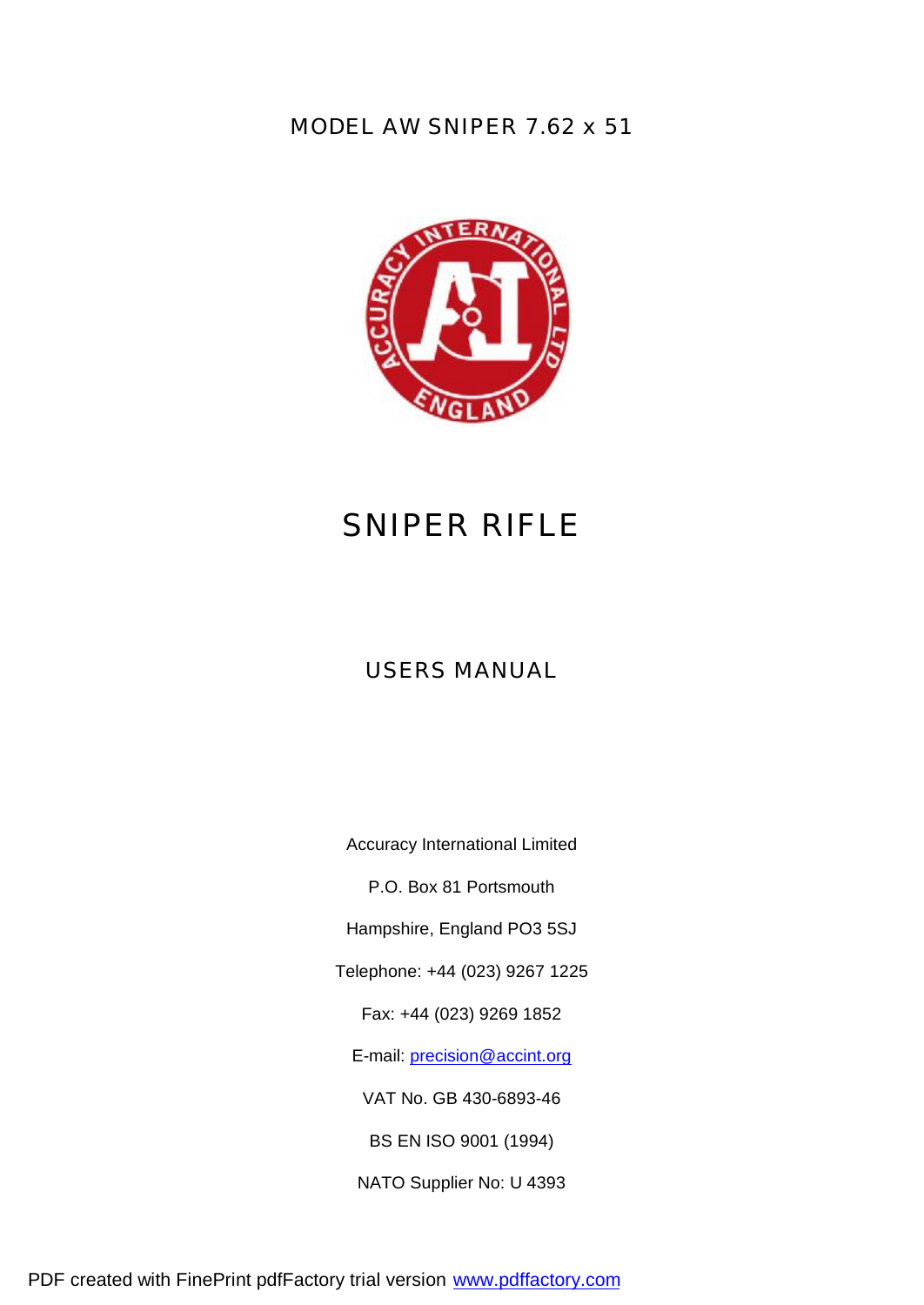## **TABLE OF CONTENTS**

| <b>PARA</b>    | <b>CONTENTS</b>                                                                                                                                                                                   | <b>PAGE</b>                                               |
|----------------|---------------------------------------------------------------------------------------------------------------------------------------------------------------------------------------------------|-----------------------------------------------------------|
|                | <b>Table of Contents</b><br><b>Technical Specification</b><br>Introduction<br><b>General Description</b><br><b>Safety Features</b><br>Safe Handling instructions<br><b>Operating Instructions</b> | 1<br>3<br>5<br>5<br>5<br>$\overline{7}$<br>$\overline{7}$ |
| 1              | <b>Safety Precautions</b>                                                                                                                                                                         | 7                                                         |
| 2              | Assembling and Stripping the Rifle                                                                                                                                                                | 8                                                         |
| 2A             | Assembling                                                                                                                                                                                        | 8                                                         |
| A <sub>1</sub> | <b>Bipod</b>                                                                                                                                                                                      | 8                                                         |
| A2             | Sight/Mount                                                                                                                                                                                       | 8                                                         |
| A <sub>3</sub> | <b>Bolt</b>                                                                                                                                                                                       | 8                                                         |
| A4             | Magazine                                                                                                                                                                                          | 9                                                         |
| 2B             | Setting up the Rifle                                                                                                                                                                              | 9                                                         |
| 2C             | Loading                                                                                                                                                                                           | 10                                                        |
| 2D             | Firing and operating the Bolt                                                                                                                                                                     | 11                                                        |
| 2E             | Reloading                                                                                                                                                                                         | 12                                                        |
| 2F             | Unloading                                                                                                                                                                                         | 12                                                        |
| 2G             | To Unload a live Cartridge                                                                                                                                                                        | 12                                                        |
| 2H             | Zeroing the Rifle                                                                                                                                                                                 | 13                                                        |
| 21             | Zeroing Check List                                                                                                                                                                                | 14                                                        |
| 2J             | <b>Field Stripping</b>                                                                                                                                                                            | 15                                                        |
| 2K             | Additional Stripping and Assembling                                                                                                                                                               | 15                                                        |
| 2L             | To Strip the bolt                                                                                                                                                                                 | 16                                                        |
| 2M             | Re-Assembly of Bolt                                                                                                                                                                               | 16                                                        |
| 2N             | Stripping the Magazine                                                                                                                                                                            | 16                                                        |
| 20             | Tests after Re-Assembly                                                                                                                                                                           | 17                                                        |
| 3              | <b>Telescopic Sight</b>                                                                                                                                                                           | 17                                                        |
| 3A             | Eye Relief Adjustment                                                                                                                                                                             | 18                                                        |
| 3B             | <b>Elevation and Windage</b>                                                                                                                                                                      | 18                                                        |
| 3C             | Technical Details of AW's 3-12x50 Sight                                                                                                                                                           | 19                                                        |
| 3D             | Iron Sights (when supplied)                                                                                                                                                                       | 20                                                        |
| 3E             | Zeroing (disc type iron sights)                                                                                                                                                                   | 20                                                        |
| 3F             | Zeroing ('flip up' blade type iron sights)                                                                                                                                                        | 22                                                        |
| 4              | <b>Bipod Adjustment and Use</b>                                                                                                                                                                   | 22                                                        |
| 5              | Butt length Adjustment                                                                                                                                                                            | 23                                                        |
| 6              | Cleaning and Lubricating Instructions                                                                                                                                                             | 23                                                        |
| 7              | Care after Firing                                                                                                                                                                                 | 25                                                        |
| 8              | Inspection                                                                                                                                                                                        | 25                                                        |
| 9              | Cleaning the Telescope                                                                                                                                                                            | 25                                                        |
| 10             | Accuracy and Ammunition                                                                                                                                                                           | 25                                                        |
| 11             | <b>User Tips</b>                                                                                                                                                                                  | 26                                                        |
| 12             | <b>Exterior Ballistic Data</b>                                                                                                                                                                    | 27                                                        |
| 13             | <b>Torque Settings for AW Rifle</b>                                                                                                                                                               | 28                                                        |
| 14             | Supplement for Weapons fitted with a Suppressor Unit                                                                                                                                              | 28                                                        |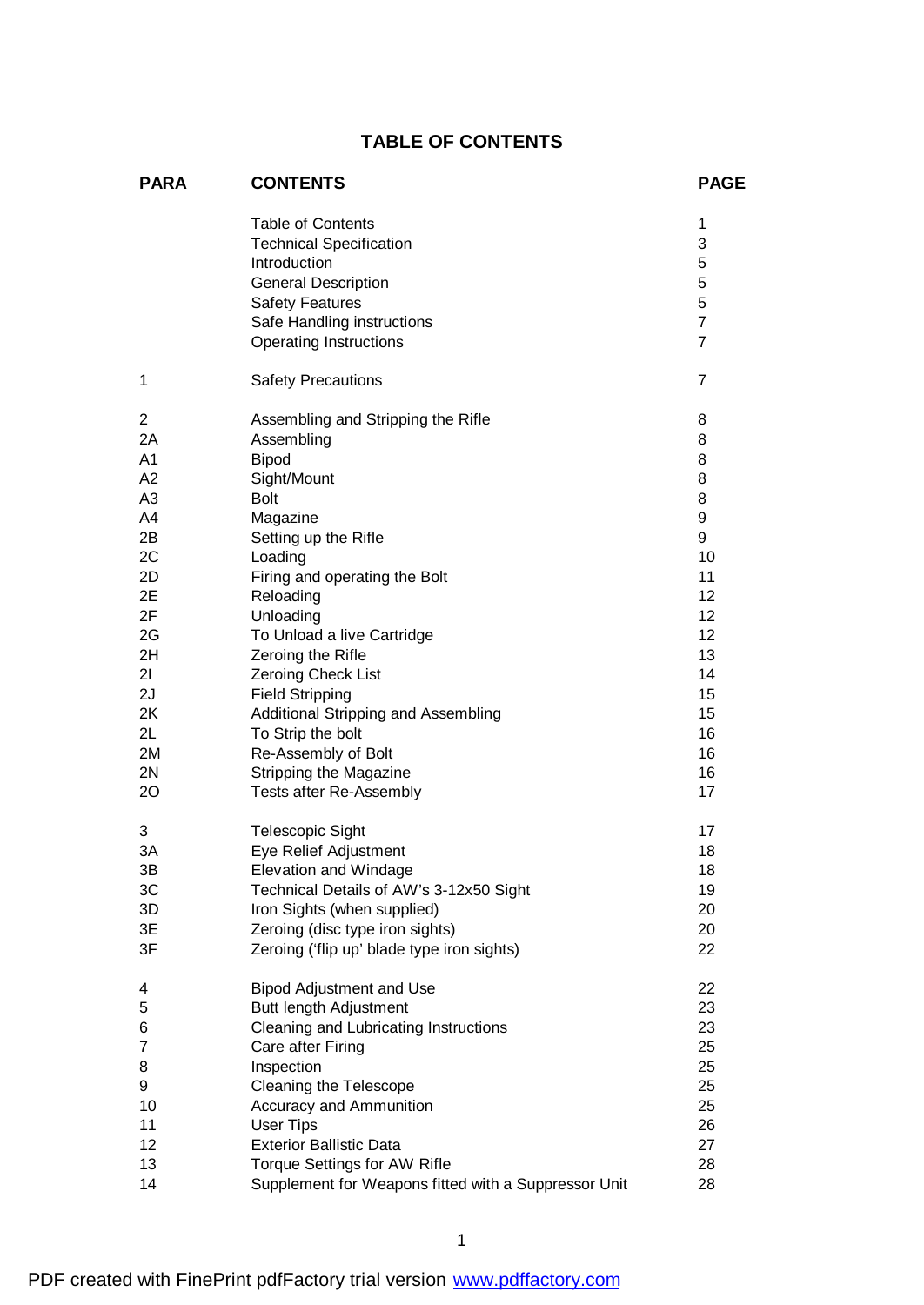## **FIG NO CONTENTS PAGE**

| 1  | Rifle, Sniper                               | 3  |
|----|---------------------------------------------|----|
| 2  | Safe/Fire Mechanism                         | 6  |
| 3  | The Bolt                                    | 9  |
| 4  | Setting Up the Rifle                        | 9  |
| 5  | Loading                                     | 10 |
| 6  | Unloading                                   | 12 |
| 7  | Removing the Bolt                           | 15 |
| 8  | Removing the Firing Pin and Shroud Assembly | 16 |
| 9  | Stripping the Magazine                      | 17 |
| 10 | <b>Telescopic Sight</b>                     | 17 |
| 11 | <b>Reticle Pattern</b>                      | 19 |
| 12 | Rearsight Disc Type Iron Sights             | 21 |
| 13 | Foresight                                   | 21 |
| 14 | Rearsight 'flip up' Blade Type Iron Sights  | 22 |
| 15 | <b>Butt Length Adjustment</b>               | 23 |
| 16 | <b>Transit Case and Accessories</b>         | 29 |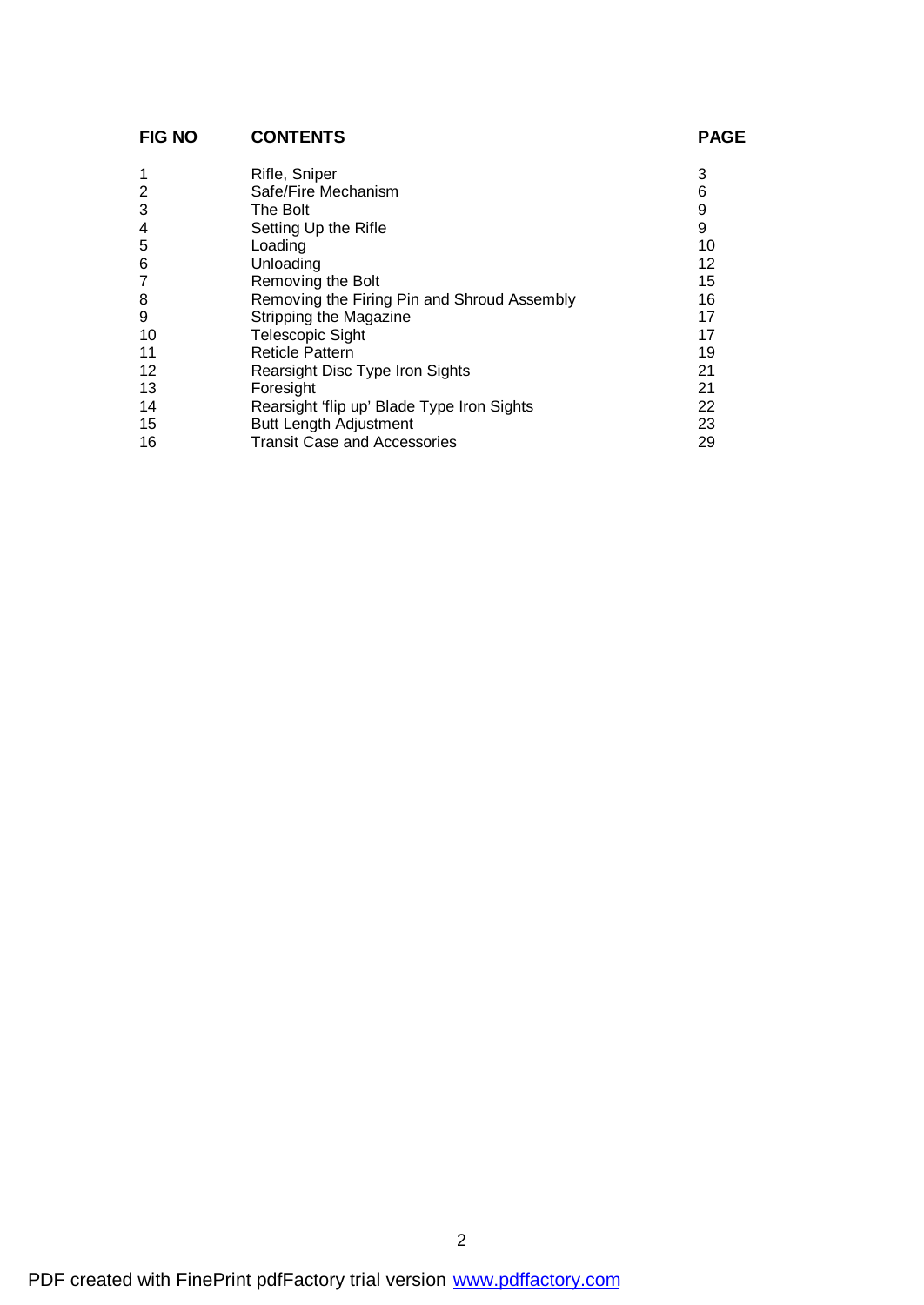

Fig 1 Rifle, Sniper

### **TECHNICAL SPECIFICATION**

| Calibres: | 7.62 x 51 NATO (.308 Win) |
|-----------|---------------------------|
|           |                           |

| Weight: | $AW = 5.9$ kg (13.0 lb) including magazine, handstop and |
|---------|----------------------------------------------------------|
|         | telescopic sight mount with 3-12x50 Schmidt und Bender   |
|         | telescopic sight                                         |

 $AWP = 6.5$  kg (14.3 lb), spec as above

- Overall Length: AW 1178mm (46.4") two butt spacers fitted AWP 1120mm (44") two butt spacers fitted
- Action: Front locking, 3 lugs, integral sight rail, machined from solid ordnance steel bar
- Bolt: 60 degrees opening, 6mm (0.24") striker fall.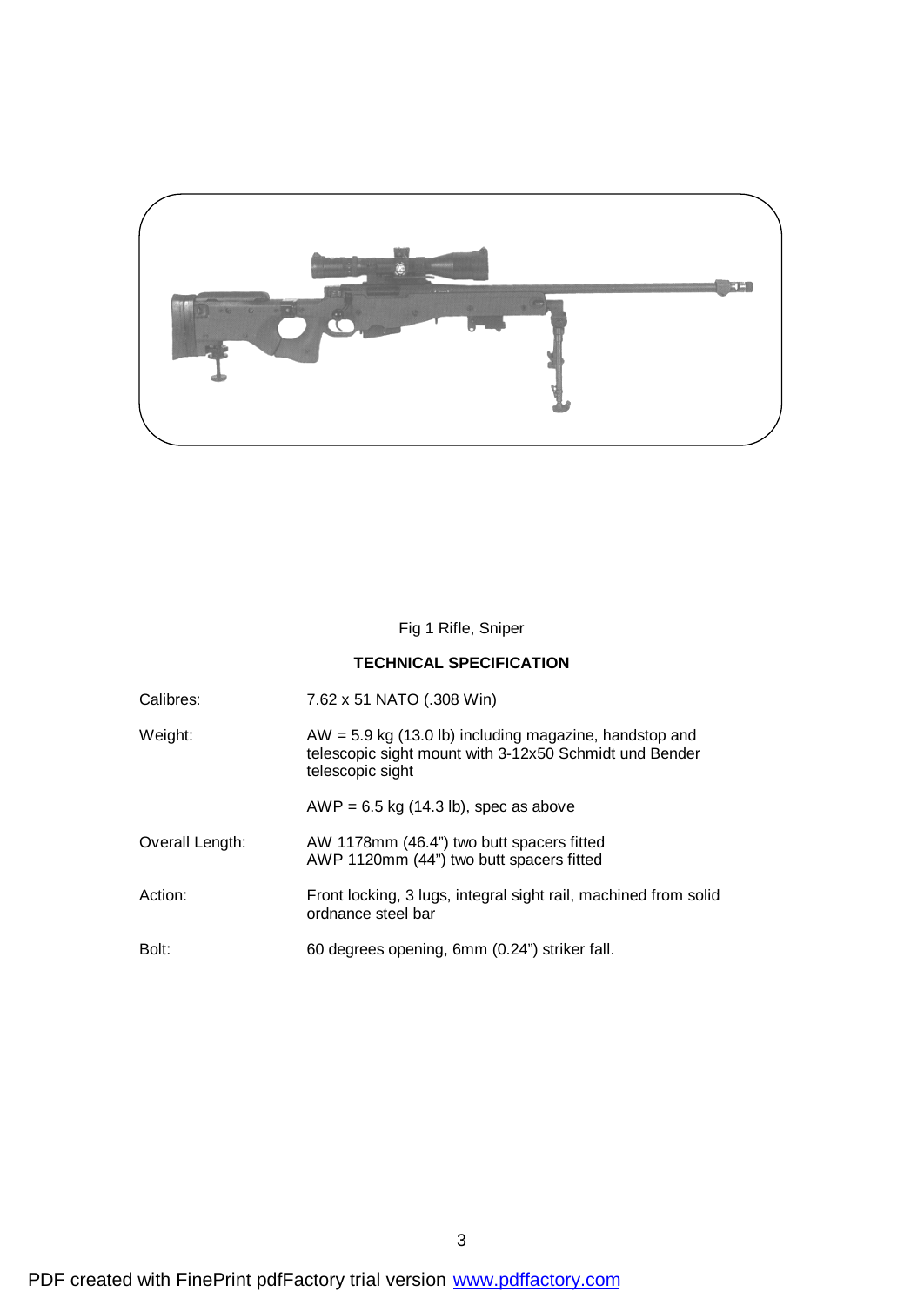| Trigger:         | 2 stage, adjustable, set at 1.8 kg (4lbs)                                                                                                                                                                                                                                     |
|------------------|-------------------------------------------------------------------------------------------------------------------------------------------------------------------------------------------------------------------------------------------------------------------------------|
| <b>NOTE:</b>     | Mechanisms optimised against dirt and ice                                                                                                                                                                                                                                     |
| Barrel:          | Stainless matchgrade, 1-10, 11 & 12 twist. AW 26" with muzzle<br>brake, AWP 24" long                                                                                                                                                                                          |
| Safety:          | 3 way 'safe' blocks the firing pin and locks bolt in closed position.<br>Middle position 'safe' blocks the firing pin, but bolt can be<br>manipulated. The safety can only be applied when rifle is cocked                                                                    |
| Stock:           | Alloy chassis enclosed by scuff resistant, reinforced nylon stock<br>sides and fitted with 5 sling loops, adjustable butt spacers and<br>universal bipod                                                                                                                      |
| Magazine:        | Detachable box type containing 10 rounds                                                                                                                                                                                                                                      |
| Sights:          | Powers: 6 or 10x42 or variable 3-12x50. Type: Military<br>environmentally sealed for extreme conditions, fitted with large<br>windage and elevation drums clearly marked and incorporating<br>click adjustment. Standard AI reticle is a special Mil Dot with<br>range finder |
| Mount & Sight:   | 1 piece, integrated part of sight/rifle ensuring robust connection<br>and no shift of zero                                                                                                                                                                                    |
| Bipod:           | Universal, quick detachable and folding. Provides 10 degrees loll<br>either side of upright (alloy or steel head options)                                                                                                                                                     |
| Quality:         | Produced and designed to ISO 9001 QA level using the best<br>materials for highest quality interchangeability and longevity                                                                                                                                                   |
| Usage:           | Designed for all uses up to and including military use in roughest,<br>dirtiest conditions and environmental extremes                                                                                                                                                         |
| Maintainability: | User and armourer maintenance simplicity with complete<br>interchangeability of ALL parts                                                                                                                                                                                     |
| Sling Points:    | Five sling points fitted (optional extra swivel on handstop)                                                                                                                                                                                                                  |
| Performance:     | See tables of Page 27                                                                                                                                                                                                                                                         |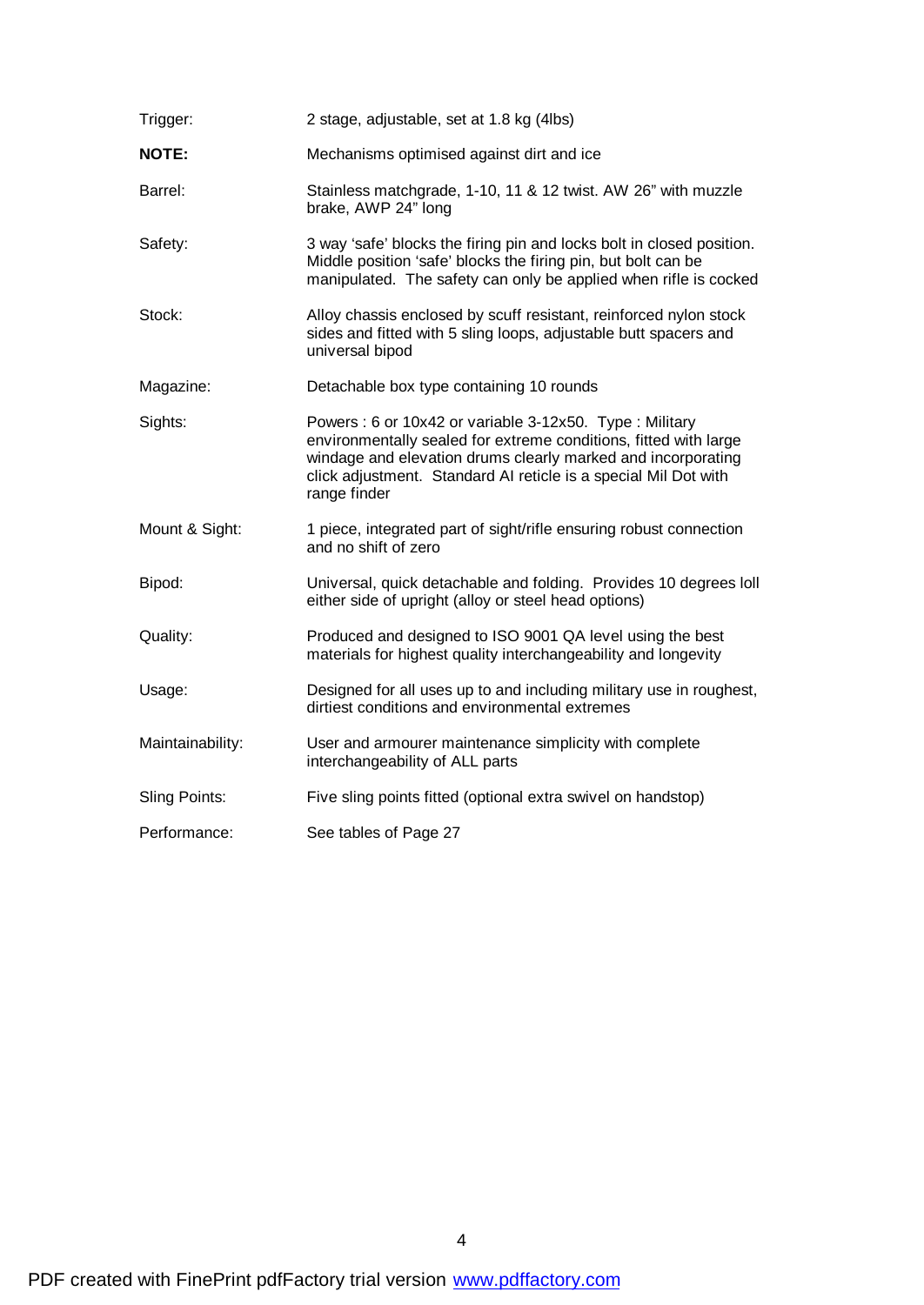#### **INTRODUCTION**

#### **USERS: YOU MUST READ THIS**

#### **MANUAL BEFORE USING THE RIFLE**

#### **AND EQUIPMENT DESCRIBED**

THE ACCURACY INTERNATIONAL MODEL AW / AWP SNIPER RIFLE is Accuracy International's (AI's) second generation sniper rifle and is the culmination of 10 years development. Uniquely, the 'AW' system and the PM / L96 before it, are ongoing developments of a completely fresh approach to the sniper's rifle. The AW's features address directly the priorities of design and function required by the sniper and satisfactorily solve the inherent problems with all conversions of sporting or assault rifles used for sniping.

The 'AW' and 'AWP' systems have been designed around the 7.62x51 NATO (.308 WIN) and .243 WIN cartridge. **Because precision is only as good as the ammunition**, accuracy can be optimised by the use of suitable match grade ammunition.

#### **GENERAL DESCRIPTION**

The AW / AWP sniper rifle is built around a 'chassis' system. The receiver body is bolted and bonded to the magazine housing completely removing any interface and greatly stiffening the barrel support. All other parts can be removed from these two basic components, simply, with the barest minimum of tools.

The reinforced nylon stock sides are bolted to the chassis which add greatly to the strength of the system and make for a comfortable, ergonomic handhold.

The rifles are supplied as standard with integrated one piece telescopic sight mounts, multi adjustable bipod, handstop, detachable 10 shot box magazine, 5 sling loops, stainless steel match grade barrel, butt length spacers and ambidextrous reinforced nylon scuff resistant stock.

Optional accessories include a multi adjustable butt plate, adjustable cheekpiece, adjustable handstop/bipod mount, butt spike and emergency iron sights.

Optics normally fitted are 6x42, 10x42 and 3-12x50 military grade sights incorporating AI's special range finding Mil Dot reticle and military ranging and wide drums.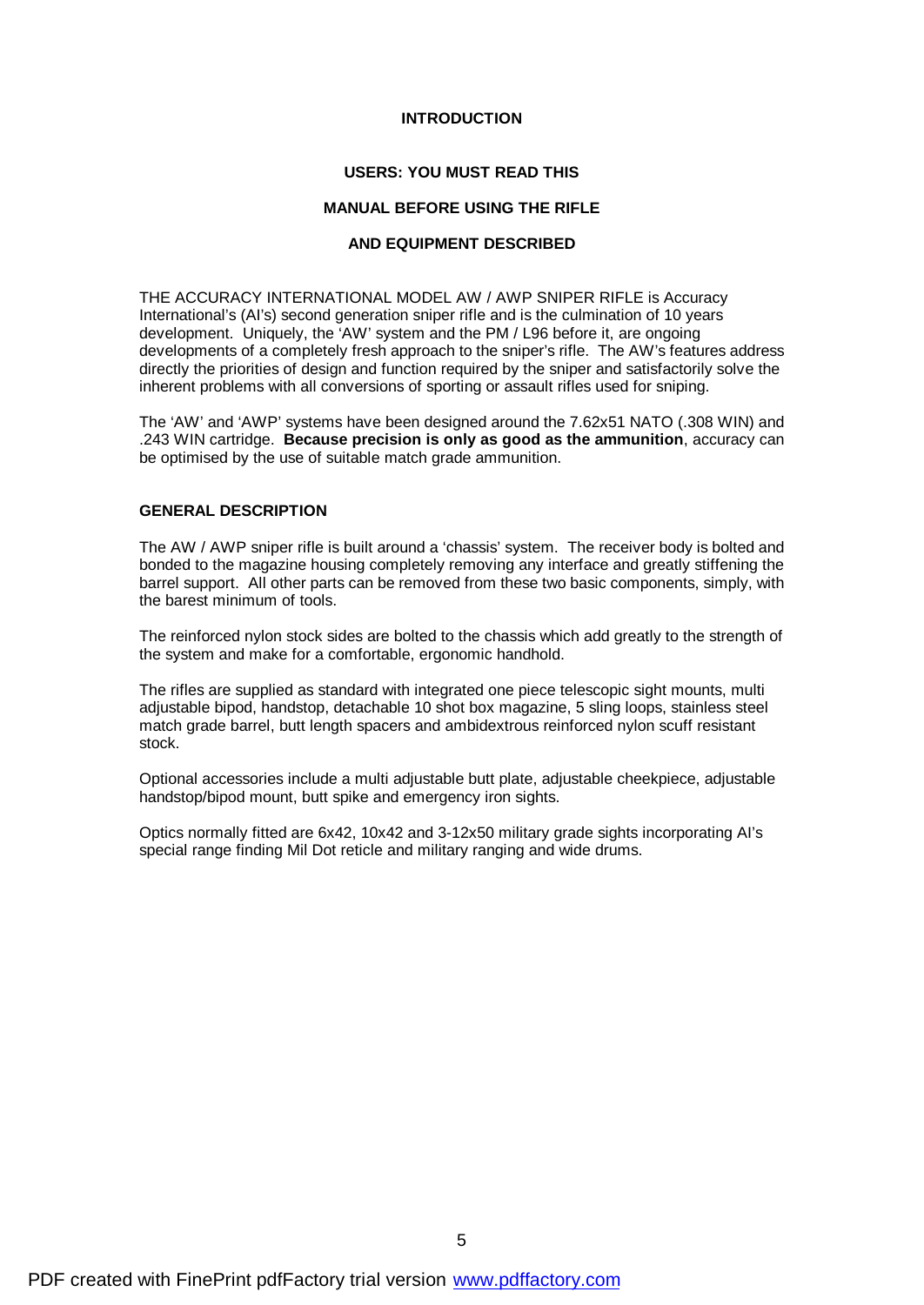#### **SAFETY FEATURES**

The AW sniper rifle bolt has three forward locking lugs and one emergency lug at the rear. The firing pin cannot protrude from the front of the bolt face unless the bolt handle is in the fully closed position.

Gas leakage from the rear of the action body is minimised by a tight fitting bolt, an action body with very few ports and bolt shroud at the rear to deflect any gases that get this far, away from the firers face.

The rifle is fitted with a two stage adjustable trigger which gives a fine let off and through increased sear engagement, increased safety from accidental discharge by bolt slamming or droppage of the rifle. The cartridge case head is enclosed by the bolt.

#### **THE SAFETY CATCH** (Fig 2)

- a) Locks the bolt handle in the closed position.
- b) Withdraws and physically blocks the firing pin, so that the rifle is safe during a severe jar or drop.

In addition, the safety catch cannot be applied unless the rifle is cocked indicating an empty chamber.

c) The safety catch has 3 modes of operation:

**FIRST SAFE** The firing pin is physically blocked and withdrawn, but the bolt is free to be used to unload magazine

**SECOND SAFE** The firing pin is physically blocked and withdrawn, but the bolt is locked in closed position

**FIRE**

**NOTE** When moving safety catch from the FIRE position to FIRST SAFE POSITION, go through FIRST SAFE position to SECOND SAFE position, then push safety catch forward to the FIRST SAFE position.

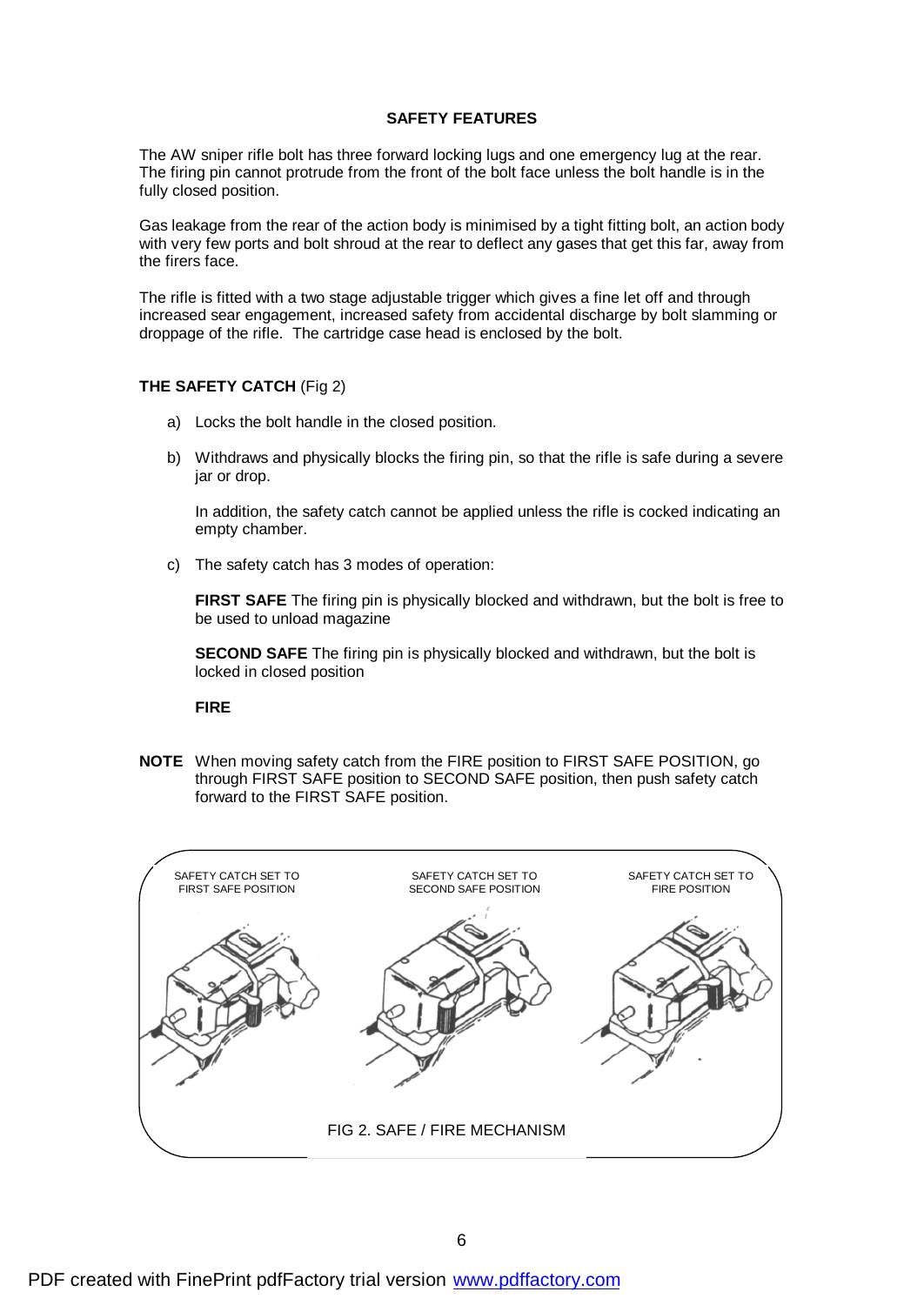#### **SAFE HANDLING INSTRUCTION**

- 1. Always Check the rifle is unloaded when first handling your own (or another persons rifle), by opening the bolt and physically inspecting the chamber and magazine.
- 2. Always have the rifle's bolt open or removed when it is being carried, or when it is between exercises.
- 3. Before firing the rifle, always remove the bolt and check the bore is not obstructed.
- 4. If a muzzle brake, flash hider or suppressor is fitted ensure that the unit is tight and not clogged or obstructed before use.
- 5. If the rifle is loaded and cocked ready for use without an immediate target ensure that the safety catch is FULLY APPLIED, ie fully rearward to SECOND SAFE position (about 110 degrees from the off position).

NOTE: The resistance felt at the centre of the safety catch movement is the beginning of the withdrawal of the firing pin from the sears and the safety catch must be FULLY APPLIED before the rifle is on full safe with bolt handle locked in closed position.

- 6. When operating the bolt **ALWAYS FULLY CYCLE** ie completely open and close the bolt every time the bolt is manipulated (whether or not you think you have picked up the next round from the magazine).
- 7. The safety catch is only operable when the action is cocked.

#### **Warning … Do not fire the rifle if the serial numbers of the action body, bolt and shroud disagree**

#### **Verify cartridge headspace is within limits and safety mechanism is working properly**

#### **OPERATING INSTRUCTIONS**

#### **1. SAFETY PRECAUTIONS**

Before attempting any operation with the rifle, ensure that it is unloaded AND POINTING IN A SAFE DIRECTION and safe to handle by carrying out the safety precautions detailed in the following sub paragraphs.

- 1.1 Point the rifle in a non dangerous direction.
- 1.2 Remove the magazine from the rifle.
- 1.3 Raise the bolt handle and slide bolt fully to rear.
- 1.4 Check chamber and magazine are clear of ammunition.
- 1.5 Leave bolt open or remove whilst handling rifle.
- 1.6 Close bolt.
- 1.7 Replace magazine.
- **1.8 APPLY SAFETY CATCH FULLY.**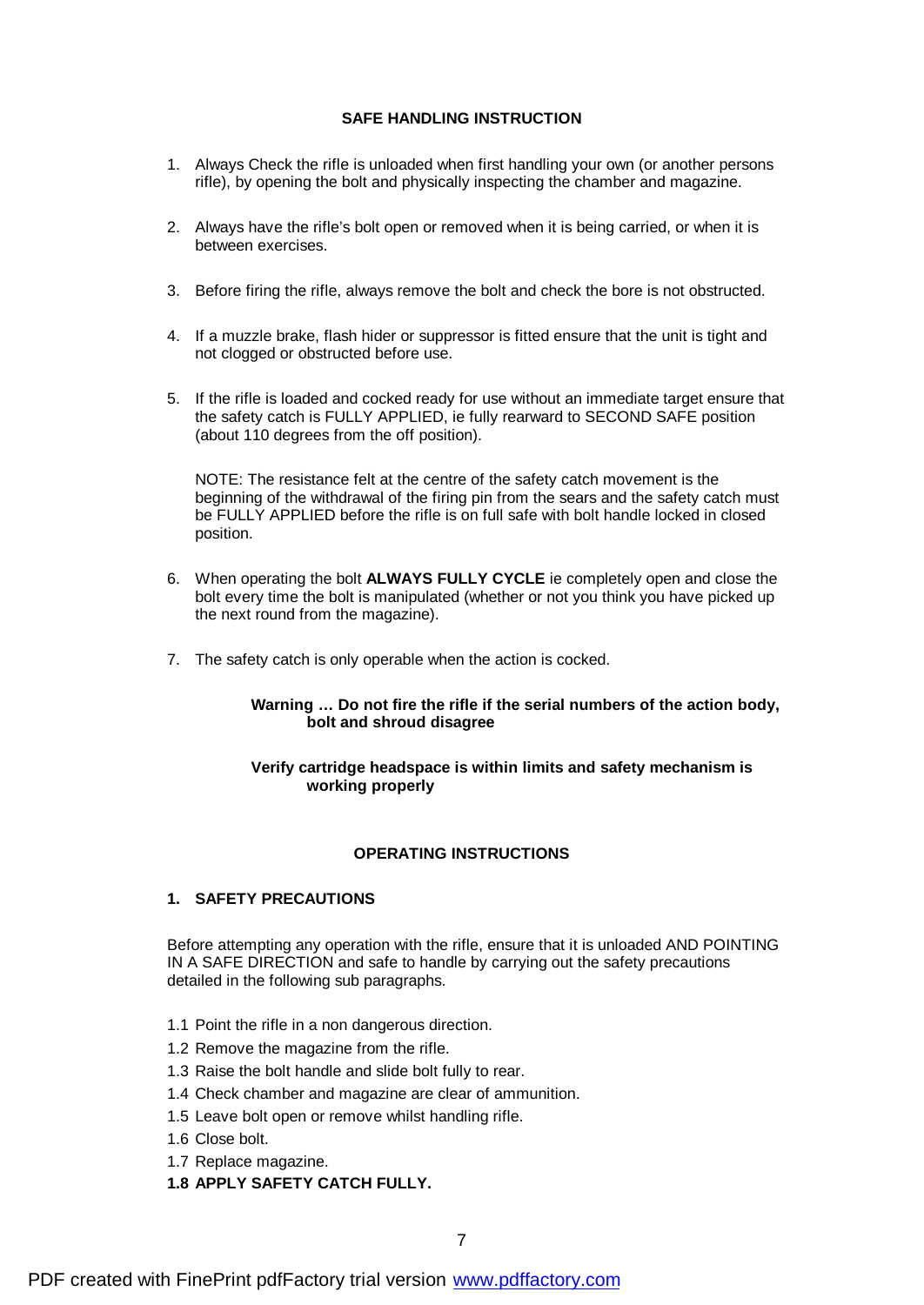#### **2. ASSEMBLING AND STRIPPING THE RIFLE**

#### 2A **Assembling**

Rifles are normally delivered to customers complete in their transit case in which instance he stripping instructions should be read before the assembly instructions. If, however, the rifles are broken down for transport without a transit case then the following instructions should be followed:

#### **A1 Bipod**

Fit the bipod by inserting the spigot on the bipod into the socket at the front of the rifle forend. The rifle can now be turned over and the bipod feet put on a flat surface while the other parts are fitted. The bipod can easily be removed by pushing the release button under the forend and withdrawn.

#### **A2 Sight/Mount**

Install the sight/mount unit by first ensuring that the mount base tightening screws are sufficiently loose to allow the clamping bar to move outward enough to enable the complete unit to be rolled on to the sight rail from the left side, on top of the action body.

Locate the recoil pin in the base of the mount. With this towards the muzzle, place the mount on top of the action body with the recoil pin in a position adjacent to one of the two special recoil 'pockets' on top of and at the front of the receiver sight rail. The sight mount assembly should roll on when the recoil pin enters the recoil pocket. Ensure that the action rail and sight mount are clean prior to assembly.

#### **BEFORE TIGHTENING THE SCREWS PUSH THE SIGHT TOWARDS THE MUZZLE SO THAT THE RECOIL PIN RESTS AGAINST THE FRON EDGE OF THE RECOIL POCKET.**

#### **FAILURE TO DO THIS MAY RESULT IN DAMAGE TO THE RECOIL PIN**

Whilst holding the sight in this position tighten the screws. If the sight is always fitted in this way there will be no loss of zero during removal and replacement.

#### **Note: Failure to push the pin to the front of the pocket and/or failing to tighten screws sufficiently may result in damage to the recoil pin and/or sight mount**

#### **A3 Bolt** (Fig 3)

Before installing the bolt, ensure the shroud is in the position on the bolt body, ie the nib of the cocking piece is located in the small close fitting indent at the top of the cocking cam at the rear of the bolt body. The bolt cannot be replaced in the receiver if the shroud is incorrectly positioned – see sketch.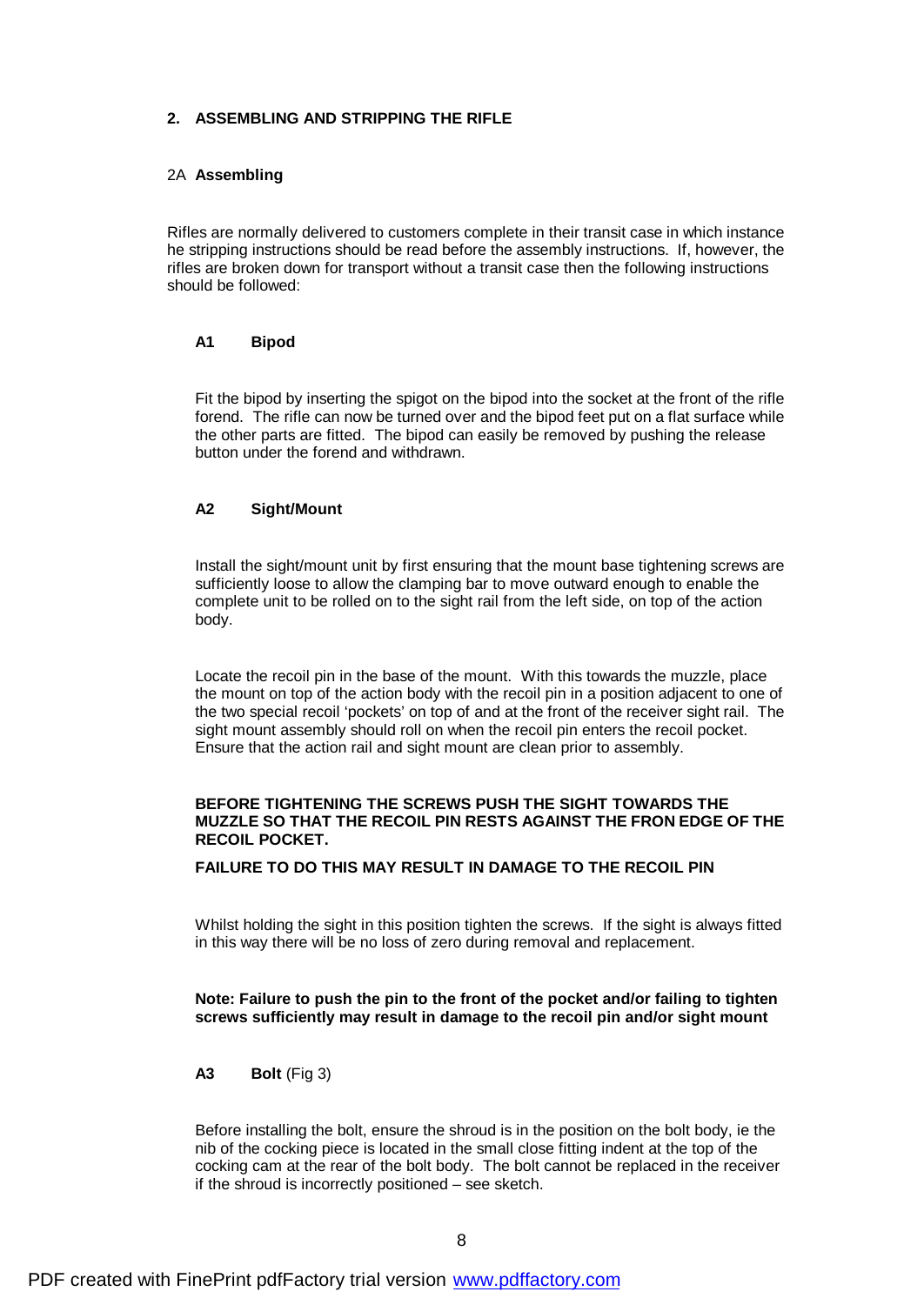If the shroud is loose and the nib is at the bottom of the cocking cam, take the bolt body in the left hand and with the left thumb depress the bolt location pin. With the right hand holding the shroud, rotate the shroud 60 degrees clockwise until the cocking piece slides up the cam and locates in the indent at the top of the cam – with an audible click (it can be easily felt). The bolt is now ready for placement in the rifle.



To insert the bolt in the receiver body, depress the bolt catch on the left side of the receiver body with the left thumb and holding it thus, slide the bolt gently into the receiver. When the bolt is half way in, the thumb bolt catch can be released. The bolt then should be slightly rotated back and forth to make sure the catch has located in the bolt groove that runs down the left hand side of the bolt body. The bolt can then be fully operated.

Apply the safety catch to FIRST SAFE position.

#### **A4 Magazine**

The box magazine can be inserted by locating it into the opening underneath the rifle and pushing all the way home until the catch engages, which can be both heard and felt. Releasing the magazine for loading cartridges is by pressing the catch in front of the trigger guard with the right thumb and with the fingers of the right hand pulling the magazine clear.

#### 2B **Setting up the Rifle** – To set up the rifle (Fig 4)

- B1 Adopt the prone firing position
- B2 Adjust the bipod legs to suit terrain
- B3 Fully open the bolt
- B4 Place the cheek on the stock, just touching bolt shroud

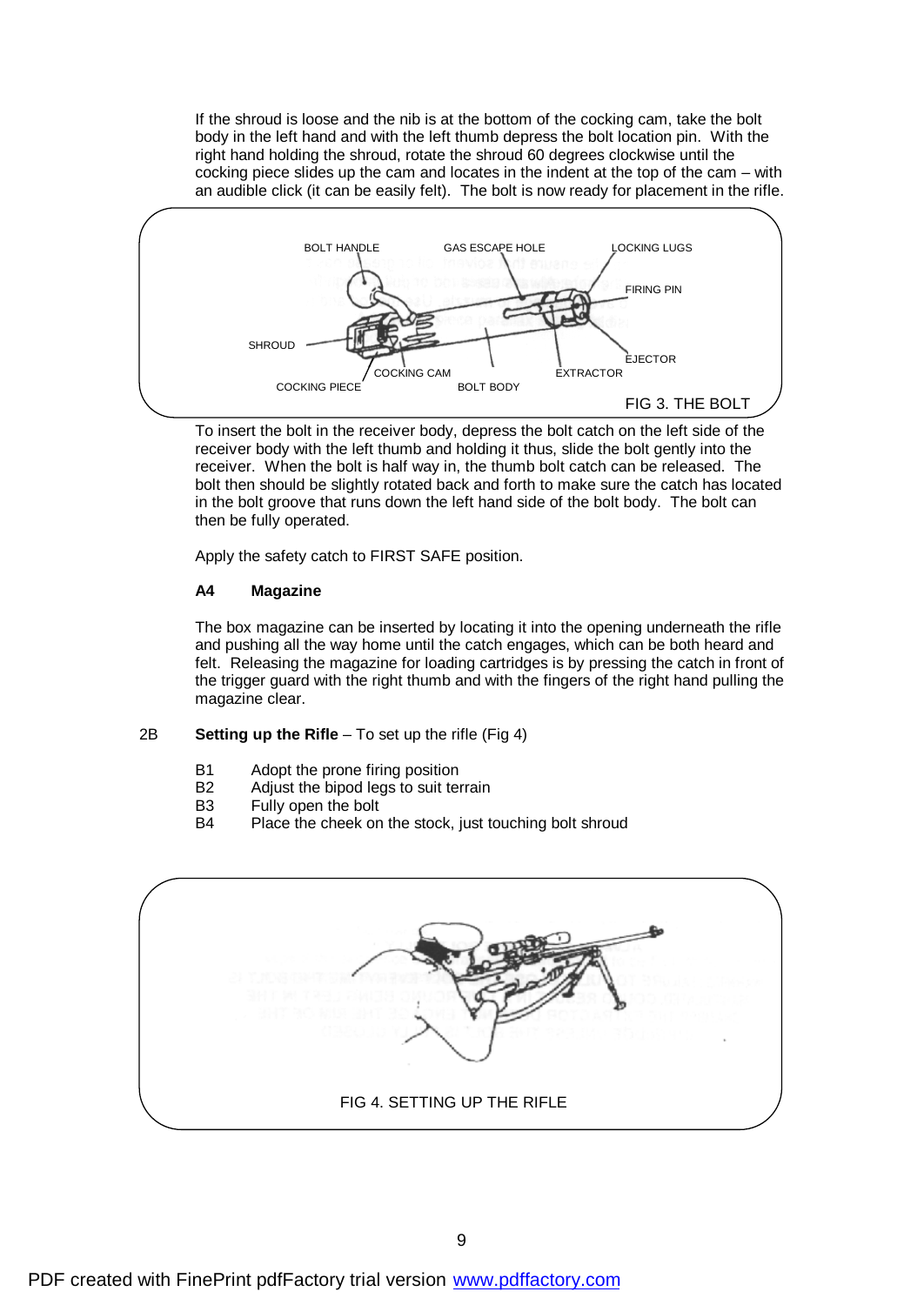- B5 Check and if necessary adjust the position of the telescopic sight to obtain the correct eye relief (factory set whenever possible).
- B6 Adjust the butt length by adding or subtracting butt spacers to suit the size of the firer.

#### **FIRING THE RIFLE**

**CAUTION:** Before firing the rifle ensure that solvent, oil or grease has been removed from the bore. Always use a rod or pull through from the receiver end to avoid damage to muzzle. Use the rod and rod guide whenever possible.

#### **2C Loading** – To load the rifle (Fig 5)



- 
- C2 Push the magazine fully upwards until the magazine retaining catch engages the lug on the magazine.
- C3 Open the bolt by raising the bolt handle and pulling it to the rear.
- C4 Feed a round from the magazine into the chamber, by sliding the bolt forward.

#### **ALWAYS CLOSE THE BOLT FULLY**

#### **WARNING : FAILURE TO FULLY CLOSE THE BOLT EVERYTIME THE BOLT IS MANIPULATED, COULD RESULT IN A LIVE ROUND BEING LEFT IN THE CHAMBER. THE EXTRACTOR DOES NOT ENGAGE THE RIM OF THE CARTRIDGE UNLESS THE BOLT IS FULLY CLOSED**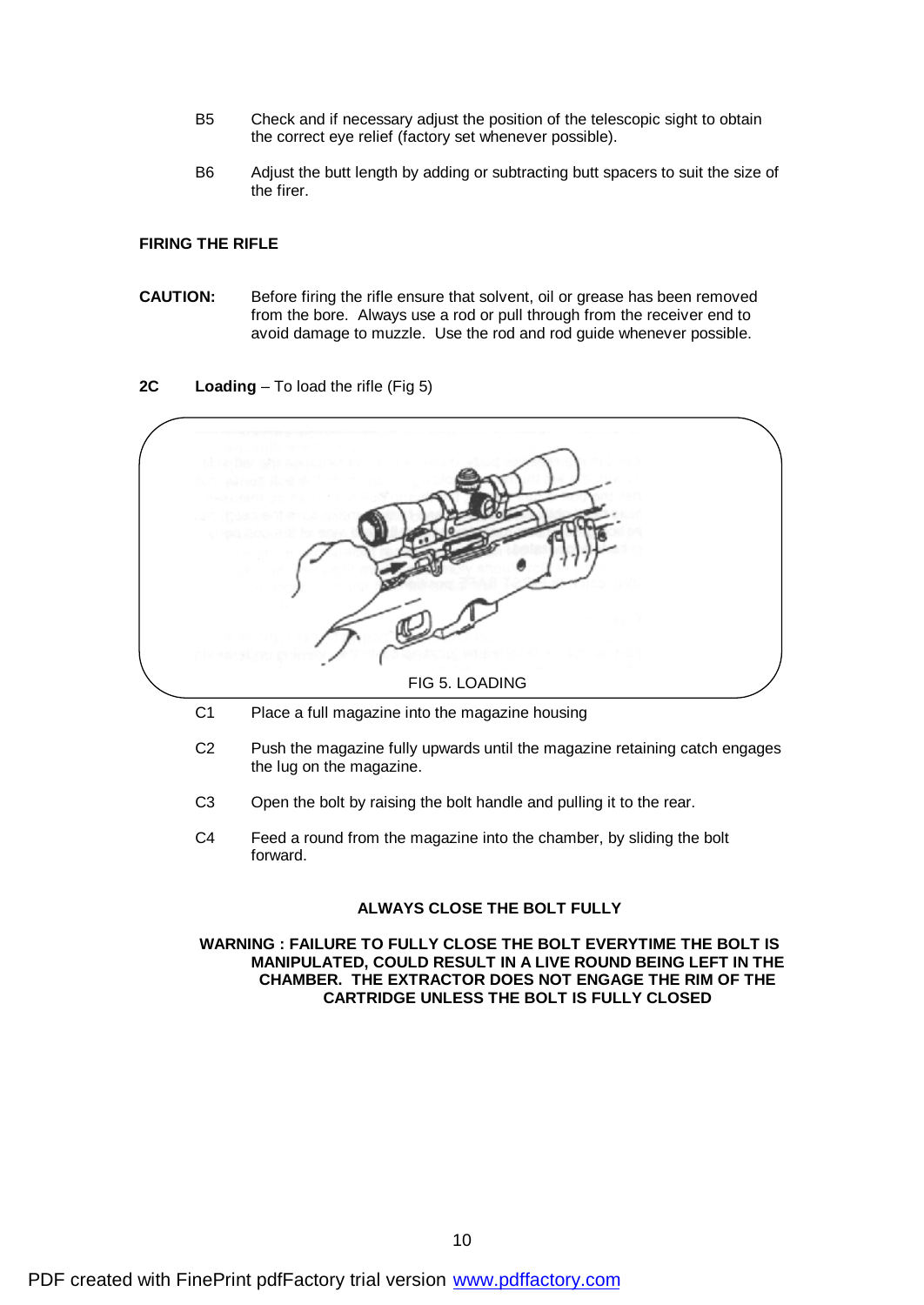**NOTE:** If the magazine is over loaded, it will be difficult to get the magazine to engage with the bolt closed and to strip off the first round.

The rear end of the firing pin protrudes through the rear of the bolt shroud to act as a cocking indicator when the action is cocked (primed).

#### **C5 APPLY THE SAFETY CATCH IF NECESSARY**

#### **2D Firing and Operating the Bolt** – Sequence of Operations

The following sequence will be of assistance when firing and operating the rifle.

- D1 Adjust eye piece parallax setting to bring reticle and target into sharp focus.
- D2 Set range and windage on sight.
- D3 Set the safety catch to FIRE and push the rifle firmly into the bipod using the shoulder (to pull back on the bipod can cause vertical stringing of shots especially on soft ground).
- D4 Ensure correct aim and operate the trigger.
- D5 Follow through and observe target.
- **NOTE:** The following procedure minimises the movement of the rifle and body during the firing sequence (right handed firers only).
- D6 Remain in the aim position during re-cycling.
- D7 Place the thumb on the action or shroud and grasp the bolt with the fingers of the right hand.
- D8 Bring the fingers towards the thumb. If any resistance is felt during initial unseating of the fired case (primary extraction) increase the upward pressure on the bolt handle with the fingers.
- D9 Pull the bolt all the way rearward to allow ejection of the fired case and pickup of next round.
- **WARNING Always cycle the bolt to its most rearward position (ie to touch the bolt stop) as failure to do so could result in a double feed or misfeed when picking up the next live round.**
	- D10 Push the bolt forward to feed the next round into the chamber. Close the bolt handle.

Repeat the sequence of operations for each round to be fired until the ammunition in the magazine is expended.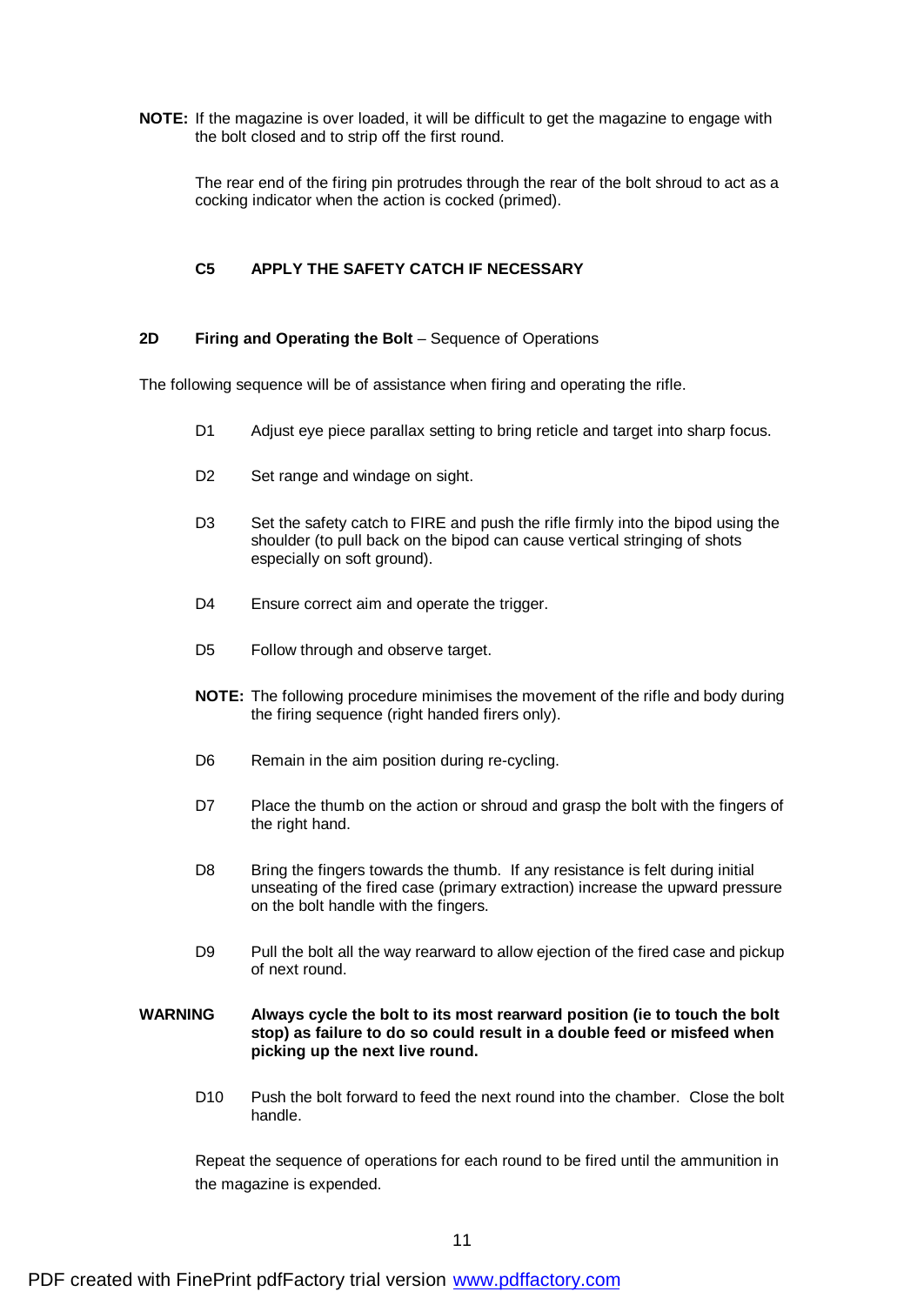- **2E Reloading** to reload the rifle
	- E1 Remove the empty magazine by depressing the release catch and pulling the magazine out with the fingers.
	- E2 Insert a fresh magazine with the same hand and push home until catch engages (audible click).
	- E3 Close the bolt chambering a new cartridge.
	- E4 Apply safety catch.
	- E5 The rifle is now reloaded and ready to engage a new target.

#### **2F Unloading** – To unload the rifle (Fig 6)



- F1 Remove the magazine from the rifle and
- F2 Open the bolt and draw it to the rear, ejecting the fired case.
- F3 Look or feel that the chamber is empty.

#### **Leave the bolt open unless it is to be put away in its transit case, in which case:**

- F4 Hold the trigger pressed and close the bolt.
- F5 Place the rifle in its slot in the transit / carrying case.
- F6 Place the empty magazine in one of the slots designed for it in the transit case.

#### **2G To Unload a Live Cartridge**, rifle cocked

- G1 Apply safety catch to FIRST SAFE position.
- G2 Remove the magazine from the rifle.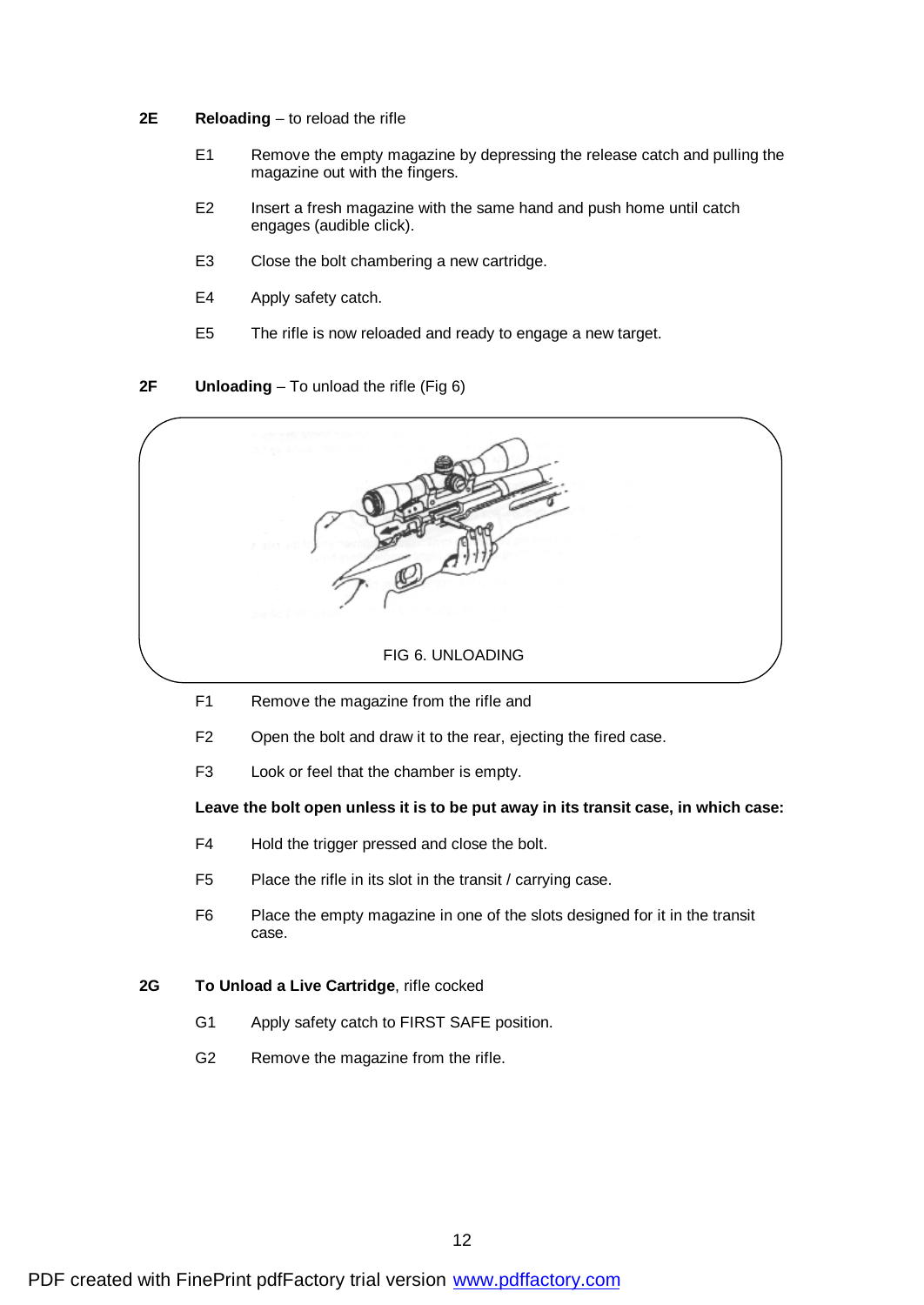- G3 Position hand to catch ejected round.
- G4 Cycle bolt to unload chamber.
- G5 Look or feel to ensure the chamber is empty.
- G6 Leave bolt open or remove completely.

If weapon is to be put away:

- G7 With the safety catch in the FIRE position, hold the trigger pressed and close the bolt.
- G8 Place the rifle in its transit / carrying case.
- G9 **EMPTY** magazine and insert into the slot provided in the transit case.
- G10 Store ammunition separately from the rifle and its case.

#### **2H Zeroing the Rifle**

- H1 Choosing a suitably short range to reduce the wind effects to a minimum, ideally 100m, get into a comfortable prone position. The left hand (right handed shooter) should be below the arm pit of the right arm, holding the cut out in front of the butt pad underneath the cheekpiece. The bottom side of this hand should be resting on the ground or on a sand bag (or holding the right arm). With the rifle resting comfortably in this position, with the right hand reach forward and extended and adjust the bipod to get the rifle at the correct height to point naturally at the target.
- H2 Check the sights are reading zero on both windage and elevation sight knobs (or 1 for 100m on the top scale of the elevation knob).
- H3 Insert a loaded magazine, close the bolt, place the aiming point of the reticle on the aiming mark of the target and fire one shot. Sandbag or hold the rifle carefully on the original point of aim. Gently rotate the windage drum without moving the rifle until the reticle is in vertical line with the shot hole. The using the elevation screw, move the reticle to the bullet hole, in the vertical direction.
- H4 Fire a second shot at the original aiming mark (or 2 or 3 to form a group).
- H5 Click the sight knobs to finally adjust the point of impact into the aiming mark.
- H6 Fire a five shot group and make any final adjustments.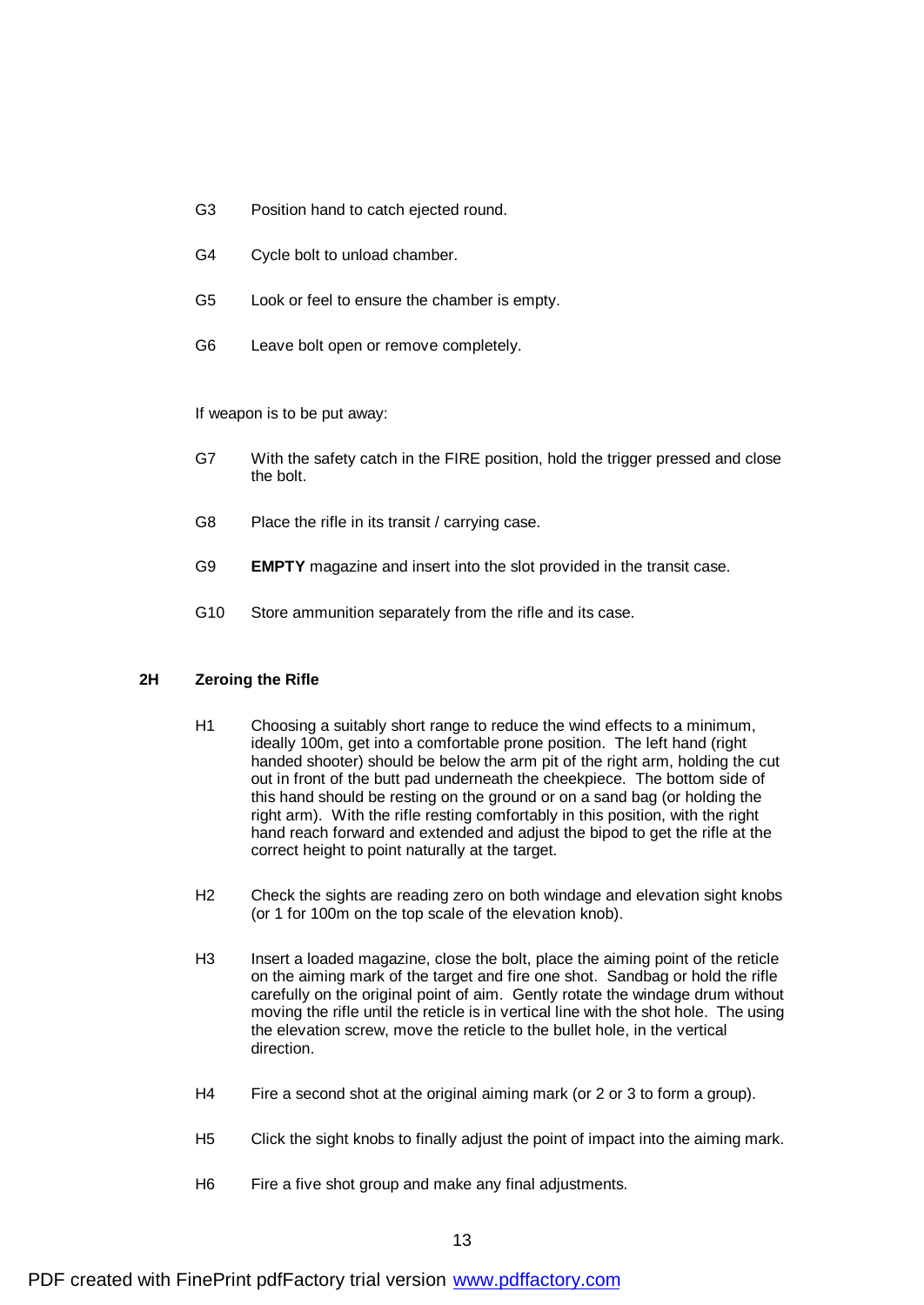- H7 On completion of zeroing, take note of the reading on the adjustment drums. Whilst holding the drums firmly between the fingers, loosen the locking caps using a suitable tool in the other hand.
- H8 Raise and rotate the drums to zero and re-tighten locking caps or lock screws. The rifle is now zeroed.
- H9 Check if necessary by firing another group.
- H10 Using the elevation markings on the sight drum and a graph, the true settings at various ranges can be established and marked on the graph, by shooting with the ammunition it is intended to use in the rifle. A graph will enable the firer to establish the correct elevation setting at all usable ranges.

#### **2I Zeroing Check List** – to zero the telescopic sight @ 100m

- I1 Set the elevation knob to 100m (depending on sight).
- I2 Set the windage knob to zero.
- I3 Fire the rifle at a range of 100m in still conditions and check the position of the MPI (Mean Point of Impact).
- I4 Hold the rifle still and adjust the elevation and windage knob until reticle is over shot holes.

Fire another group.

Adjust windage and elevation drums to bring shots onto aiming mark. Fire a confirmation group.

- I5 Hold the scales and loosen the lock nuts / screws on both adjusting knobs (approximately 4 complete turns).
- I6 Lift the drum and slip the scales so that the windage drum is set to zero and the elevation drum is set to 100m.
- I7 Tighten the lock nuts / screws.
- I8 Check if necessary with another group.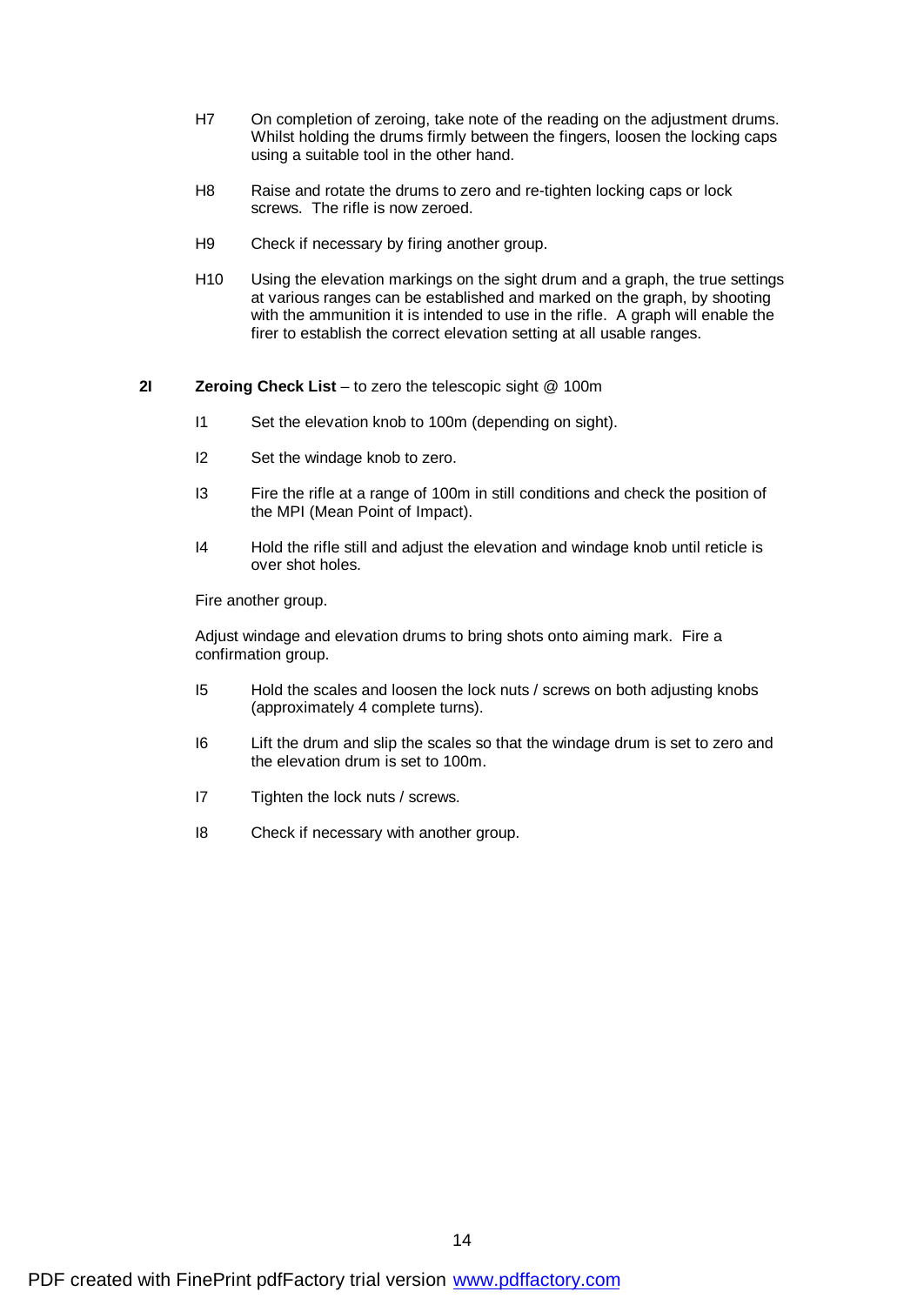

Before stripping the rifle carry out the safety precautions detailed in paragraph 1.

To strip the rifle proceed as follows:

- J1 Ensure that the lens caps are fitted to the telescopic sight, if supplied.
- J2 Remove the sling if fitted.
- J3 Depress the magazine catch and remove the magazine.
- J4 Raise the bolt handle and slide the bolt rearward.
- J5 Depress the bolt catch and remove the bolt.
- J6 Depress bipod release catch under rifle forend and pull bipod assembly out of forend.

#### **2K Additional Stripping and Assembling**

Additional stripping and assembling is to be carried out only when circumstances warrant it.

K1 To Remove the sight Assembly

Loosen the clamping screws in the sight mount.

Roll off the sight assembly to the left (ensure the bottom of the mount and the guide rails on the receiver are free from dirt and damage).

Replace sight by rolling on from the left, ensuring that recoil pin on sight mount engages in the recoil pocket on the receiver rail, hold the sight forward while tightening clamping screws. See paragraph 2.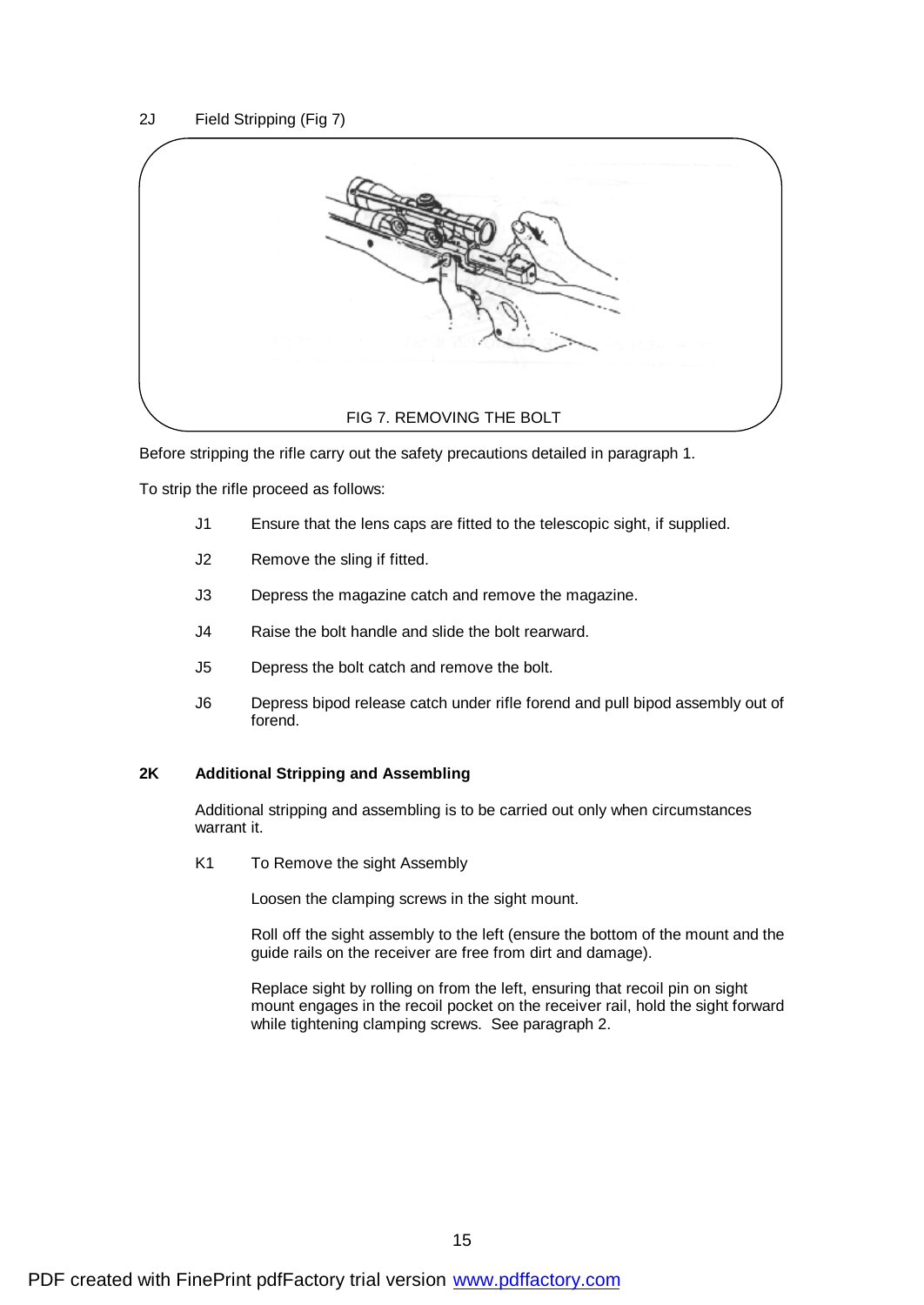

- L1 With the bolt in the receiver body, close the bolt in the cocked position.
- L2 Apply safety catch to FIRST SAFE position.
- L3 Open bolt, withdraw and remove from gun.
- L4 Grasp the bolt and shroud as shown in Fig 8.
- L5 Depress the bolt location pin with left thumb and turn the shroud clockwise until the shroud and firing pin assembly can be withdrawn.
- L6 Remove the firing pin and shroud assembly from the bolt.

#### **2M Re-Assembly of Bolt**

Assembly is the reverse order to stripping, ensuring that the cocking block and firing pin assembly is positively engaged in the bolt.

#### **2N Stripping the Magazine (Fig 9)**

#### **CAUTION**

Care should be taken during the stripping to ensure damage does not occur to the corners of the magazine platform.

- N1 With the magazine held in the right hand, press down and forward on the rear of the magazine platform with the left forefinger.
- N2 Take hold of the front of the platform with the right hand and twist it through 45 degrees.
- N3 Keeping the platform twisted, pull it forward until it clears the magazine.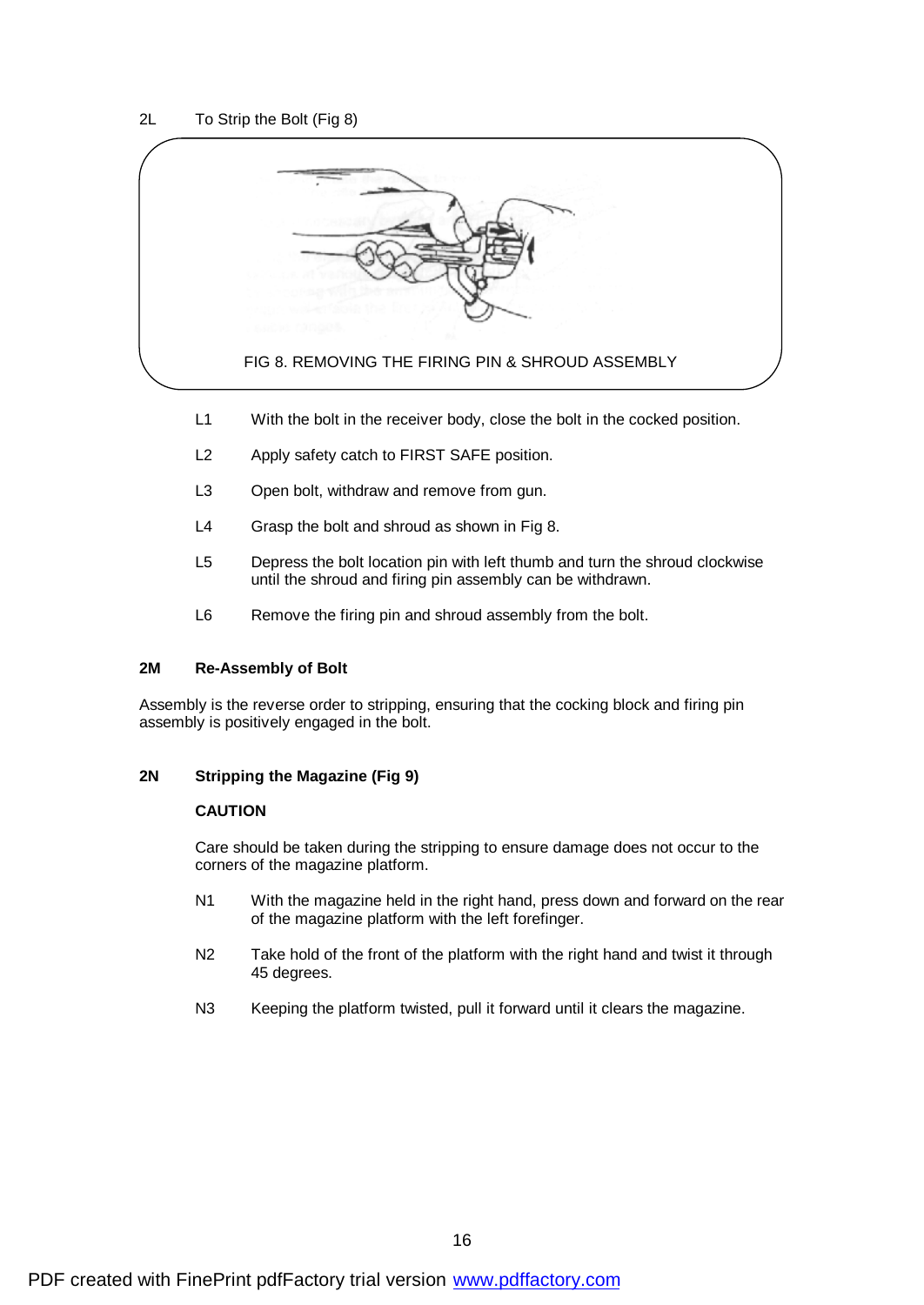N4 Remove the platform together with its spring, from the magazine. Replacement is the reverse of the procedure detailed in paragraph N.



#### **2O Tests after Re-Assembly**

- O1 Load the magazine with a full load of 10 drill / testing rounds. Check that the lips of the magazine hold each round.
- O2 Load the magazine into a rifle which is operating correctly.
- O3 Operate the bolt and check that each round is fed, extracted and ejected correctly.

#### **3. TELESCOPIC SIGHT (Fig 10)**

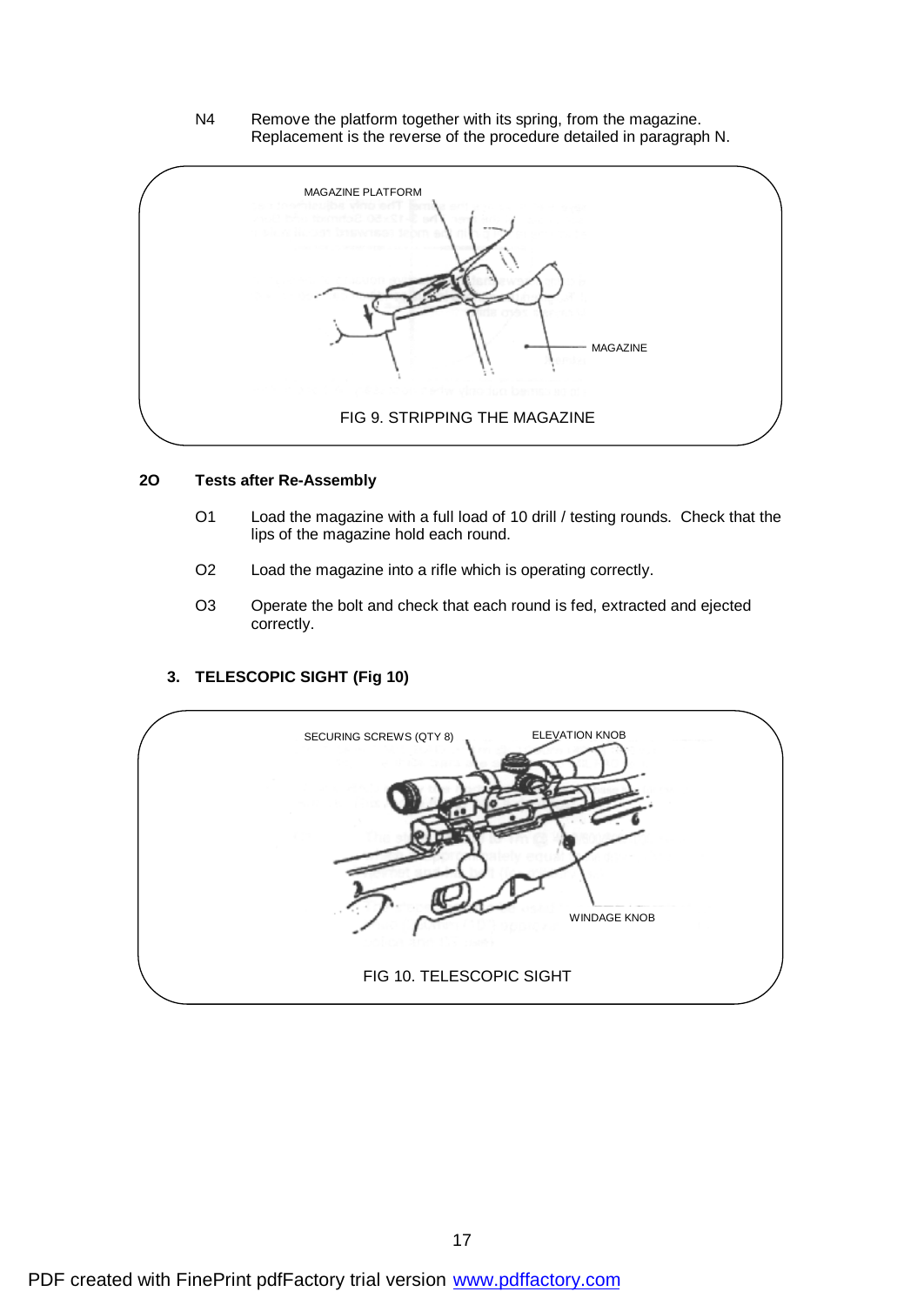#### **Eye Relief**

With the 3-12x50 Schmidt und Bender military sight, the eye relief is set at the factory. Use the method of "setting up the rifle" described in paragraph 2B page 9.

Because the head position on the cheekpiece is determined by the open bolt, head position is always the same, so the eye relief is always the same. The only adjustment necessary is to adjust the butt length the suit the size of the firer. The 3-12x50 Schmidt und Bender sight and mount should be placed with the recoil pin in the most **rearward recoil hole** in the top of the receiver body.

Check before tightening the clamp screws that the objective housing of the sight does not touch the receiver or barrel. To tighten the screws in this condition can seriously damage the sight and most certainly **will** cause a zero shift.

#### **3A Eye Relief Adjustment**

This operation is to be carried out only when necessary, ie if one or other of the 'two' recoil pockets machined into the forward end of the top surface of the sight rail do not give correct eye relief, or a new sight is fitted, then:

- A1 Loosen the sight screws securing the front and rear telescopic clamps on the sight mount.
- A2 Slide the telescope forward or backwards to obtain the correct eye relief.
- A3 Ensure that the reticle crosswire is horizontal and tighten the securing screws evenly. (See "Torque Settings for AW Rifle" on page 28).

#### **3B Elevation and Windage (Fig 10)**

Adjustment for elevation and windage are made by means of the elevation and windage knob on the sights. Each click on both scales moves the sight graticule by the part of a minute of angle or part of MIL RAD (according to sight specification).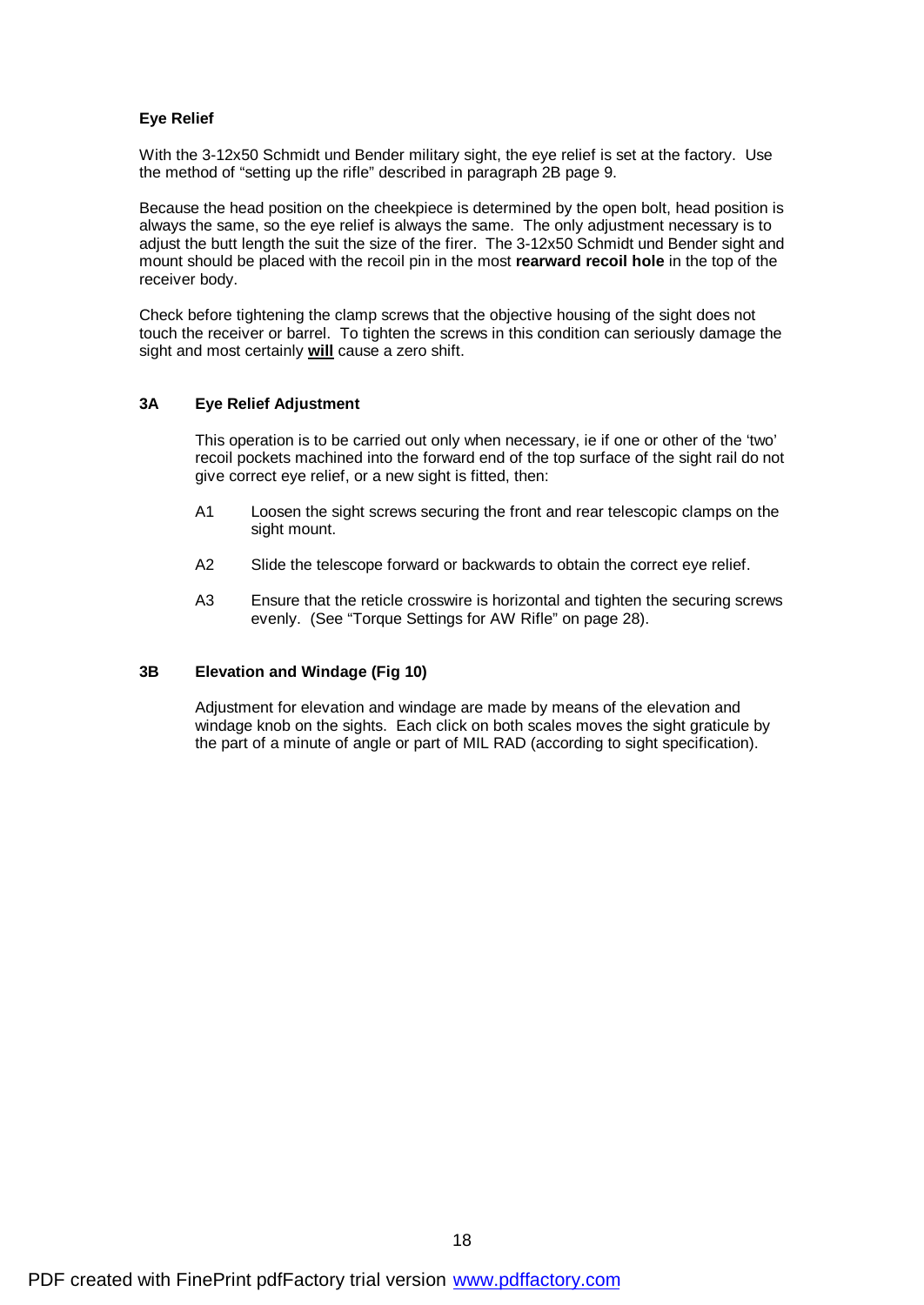

A range scale is also marked above the click scale on the elevation knob to serve as a check that range has been correctly applied.

The top scale can also be used if ranging is required quickly.

#### **3C Technical Details of the AW's 3-12x50 Sight**

The reticle shown in Fig 11 is fitted for all police and military rifles, unless otherwise specified. It is an extremely versatile reticle. The centre of the reticle allows fine accuracy and the MIL DOTS can be used for range finding, aiming off for wind or, a moving target. The thicker bars are thick enough to enable sighting and 'centering' the target in bas light situations. 1 MIL RAD subtends 1m @ 1000m. Therefore, the 0.2 MIL RAD dots on the reticle subtend 0.2m @ 1000m (8" @ 1000yds) or, 20mm @ 100m (3/4 MOA @ 100yds). The spacing between the dots is 1 MIL RAD or 1m @ 1000m (40" @ 1000yds) or, 10cm @ 100m (4" @ 100 yds). The thick bars are spaced 10 MIL RAD apart.

10 MIL RAD below the horizontal line is the base line for the other range finding feature. This range finder has a dual role.

- C1 The steps equate to 1m @400/600/800/1000 metres respectively, which is approximately equal to the distance between the top of a mans helmet and his belt (for military use).
- C2 The steps can also be used to equate to the depth of a large mans head [250mm (10") approximately] at 100/150/200/250 metres (for police and CT use).

The light transmission of over 90% allows for use in the worst lighting conditions.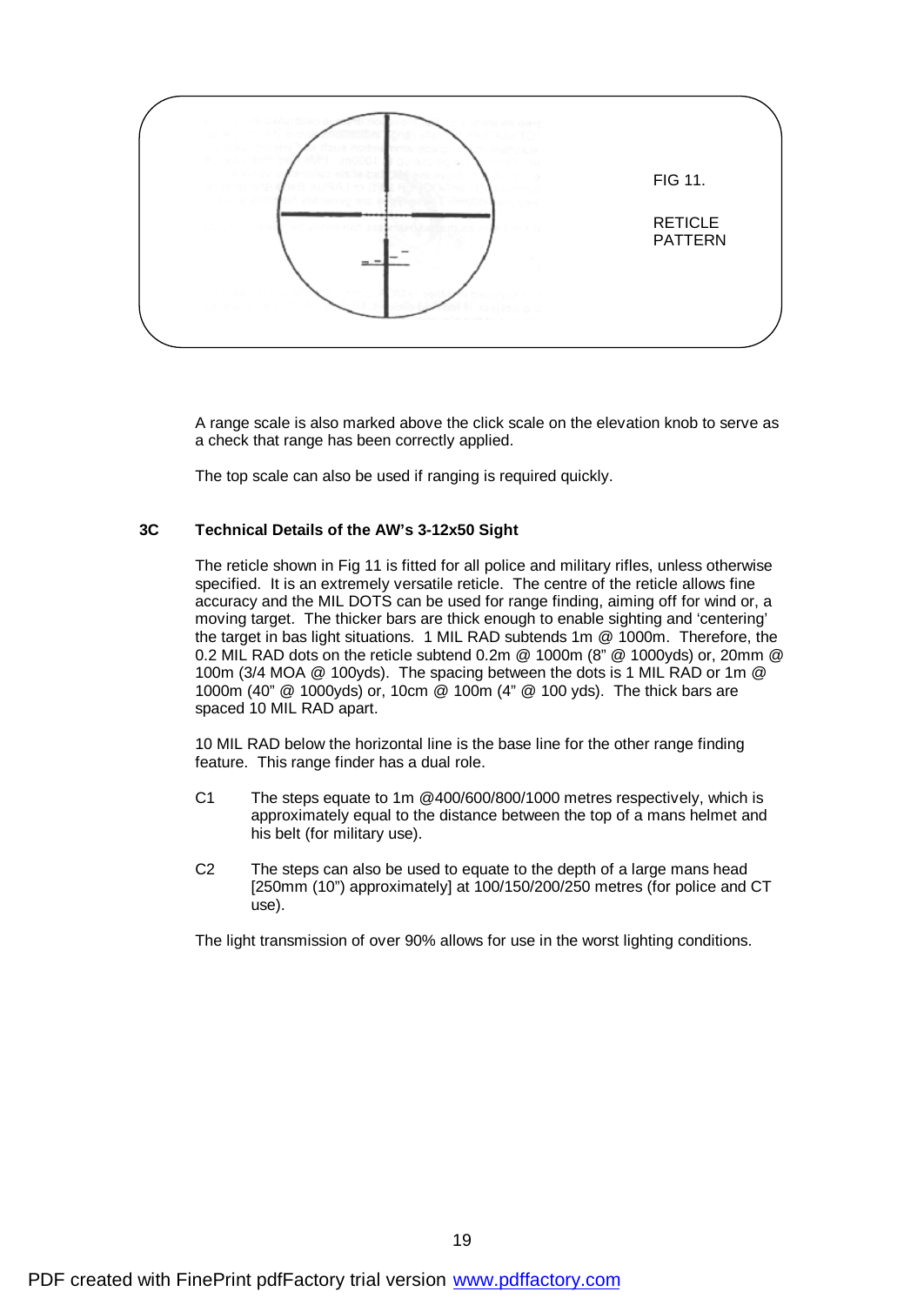#### **ELEVATION DRUM**

Two types are offered as standard. The elevation drum is calibrated in ½ MOA clicks for police or CT use, with fail safe range indications above the minute scale up to 600m using standard match grade ammunition such as Federal 308M or LAPUA 185gn D45. For long range use up to 1000m, .1 Mil Rad clicks are used with fail safe range indications above the Mil Rad scale calibrated using long range match ammunition such as COOPER HPS or LAPUA B466 (the latter two are supersonic to beyond 1000m). these types are generally for military use.

All drums adjust within 1 turn so that adjustments can easily be made in the dark.

#### **WINDAGE DRUM**

The windage drum is supplied in either ½ MOA clicks (30 MOA left (60 clicks) and 30 MOA right (60 clicks)) or .1 Mil Rad clicks (6 Mil Rad left (60 clicks) and 6 Mil Rad right (60 clicks)) to suit elevation drum.

#### **PARALLAX ADJUSTMENT**

Parallax adjustment, if fitted, is located on a third turret on the left hand side of the telescope. Adjustment range is between 50 and 1000m with an infinity marking. Parallax may also be used for basic range finding.

#### **3D Iron Sights** (when supplied)

Iron sights are supplied as sets in their own bag. If required, they can be fitted permanently to the rifle, but a higher telescopic sight mount is needed.

#### **3E Zeroing** (Disc Type Iron Sights)

Disc Iron sights – to zero these iron sights proceed as follows:

- E1 Mount rearsight to weapon, by locating on the dovetail with the rear face of sight flush with rear of action and securing firmly by tightening the clamp bolt screw on the left side.
- E2 Check that upper and lower blocks are flush each side, indicating sight is set to its central position. If adjustment is necessary, slacken the two locking screws, situated on each side rearmost in the base, centralise the sight and re-tighten the two locking screws.
- E3 Mount foresight, by locating onto the upper face of the muzzle brake, with the rearface of the foresight flush with the rear face of the muzzle brake. Secure by firmly tightening the rear screw of the foresight, into the corresponding hole on the muzzle brake.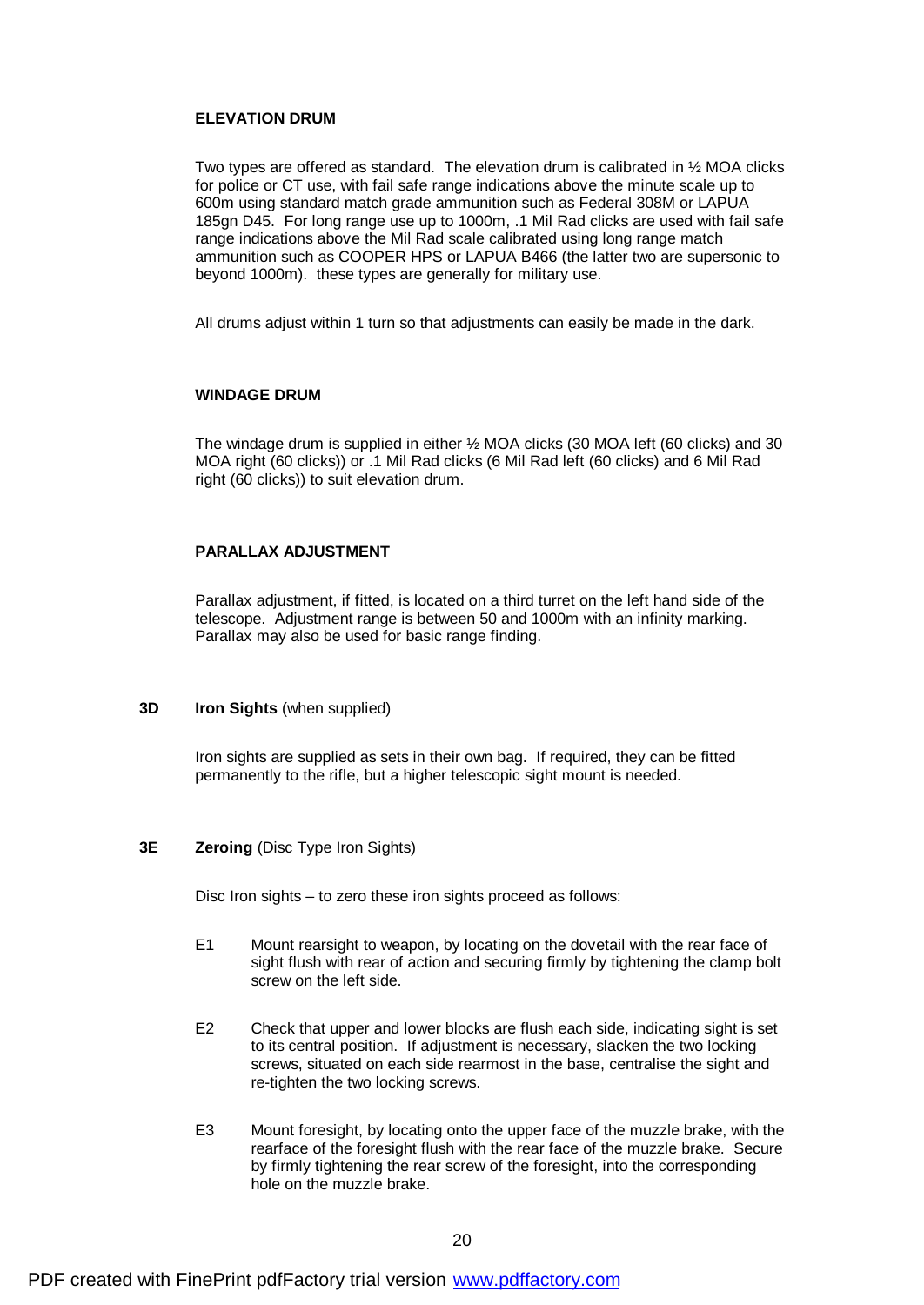#### E4 Set the rearsight – elevation disc to 200m



- E5 Fire the rifle at a range of 100m (200m) in still conditions and check the position of the mean point of impact (MPI).
- E6 Adjust the foresight in elevation by screwing the foresight blade adjusting screw in (clockwise) if shooting low, or our (anti-clockwise) if shooting high.
- E7 Adjust the rearsight for windage by adjusting the screws on each side of the rearsight mount. If the rifle is firing left, loosen the right hand screw and screw in the left hand screw thereby moving the rearsight disc to the right. If the rifle is firing left loosen the left hand screw and screw in the right hand screw.

| ADJUSTING SCREW<br>(ELEVATOR) |  |
|-------------------------------|--|
| FIG 13. FORESIGHT             |  |

**NOTE:** Ensure both adjusting screws are tight (ie upper block has no free movement) when zeroing has been completed. The rifle is now zeroed and all further adjustments can be made using the elevation disc on the rearsight, which gives elevation only.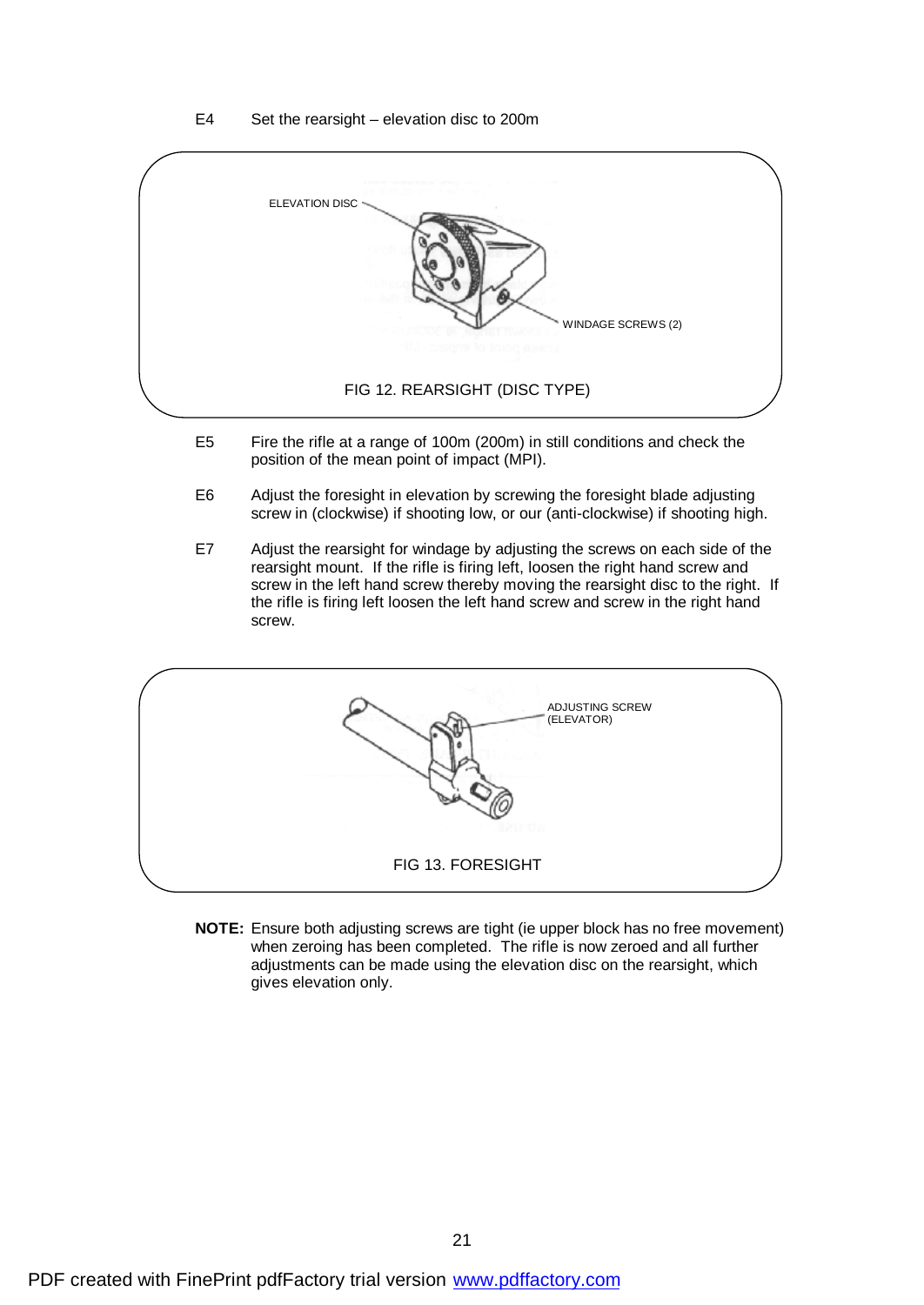The iron sight set should then be removed and placed in their bag ready zeroed. In the event of an emergency when the optical sight is damaged, the optical sight is removed using the universal key and the iron sight set replaced using the same key. The rifle can now be used using the pre-zeroed iron sights.

#### **3F Zeriong** ('flip up' Blade Type Iron Sights) (Fig 14)

To zero these iron sights proceed as follows:

- F1 Raise the rearsight blade to its upright position and position blade in its central position using adjusting screw in the rearsight mount.
- F2 Fire the rifle at a known range, ie 300m in still conditions and check the position of the mean point of impact (MPI).
- F3 Adjust the foresight in elevation by screwing the foresight post adjusting screw in (clockwise), if shooting low, or out (anti-clockwise) if shooting high.
- F4 Adjust the rearsight for windage by adjusting the screw on the side of the rearsight mount. If the rifle is firing left, turn adjusting screw anti-clockwise, thereby moving the rearsight blade to the right. If the rifle is firing right, turn the adjusting screw clockwise, thereby moving the rearsight blade to the left.
- **NOTE:** 1 turn of adjusting screw = 10cm at 100m



#### **4. BIPOD ADJUSTMENT AND USE**

- 4.1 To attach bipod, insert spigot into hole in forend and press home until catch engages.
- 4.2 Squeeze legs together and fold forward or backwards.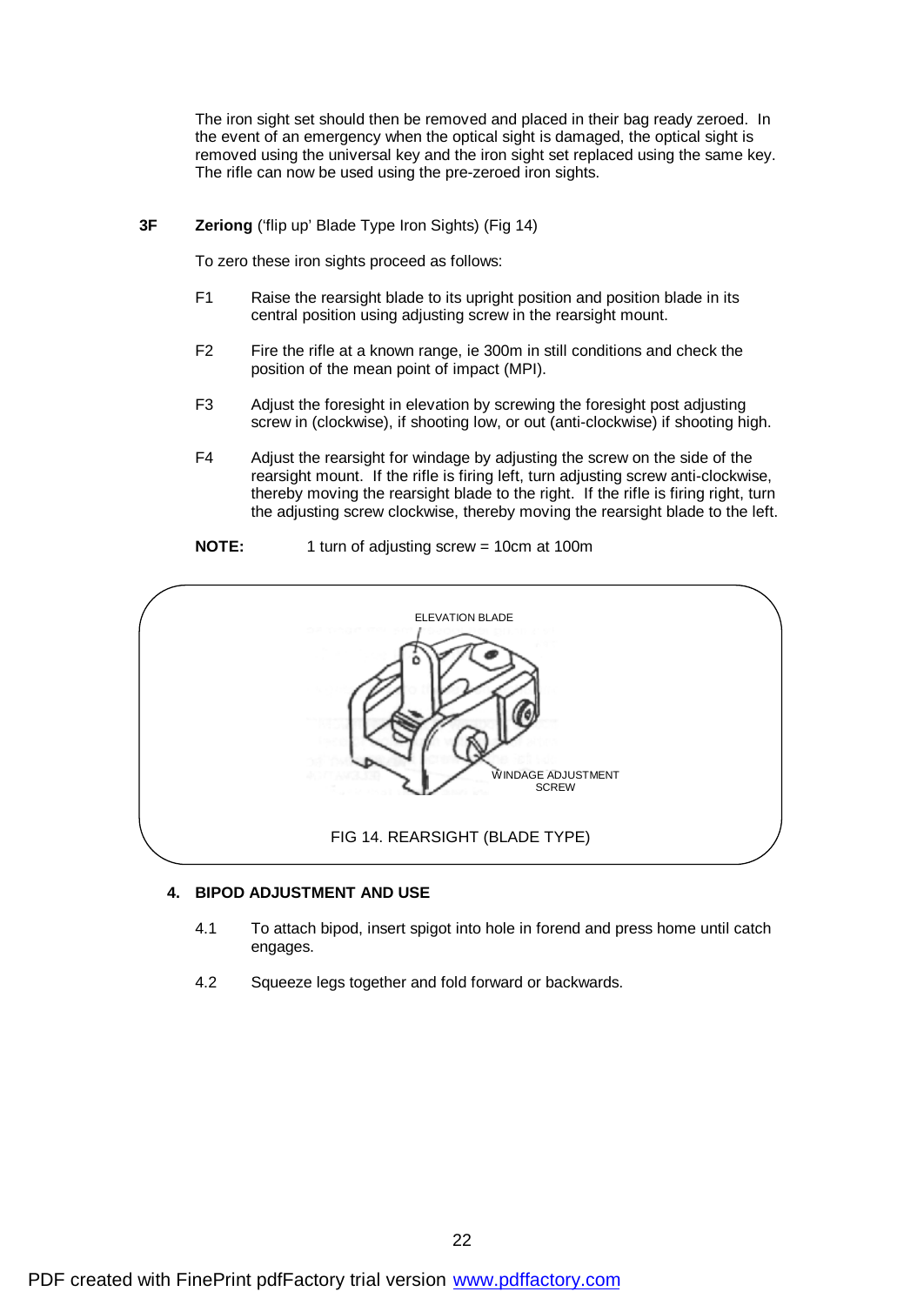- 4.3 Squeeze legs together and put legs in vertical position.
- 4.4 Pull on feet to extend length of legs to adjust height of rifle.
- 4.5 Depress catch on each leg to replace inner legs.
- 4.6 Squeeze legs together to fold away.
- 4.7 Press catch under forend and pull bipod assembly forward to remove from rifle.

#### 5. **BUTT LENGTH ADJUSTMENT** – shortening the butt (Fig 15)



- 5.1 Using a 5mm allen key, unscrew the butt pad securing screws an remove the pad and spacers.
- 5.2 Remove / replace the required spacer.
- 5.3 Refit butt pad and replace securing screws. Tighten the screws.
- 5.4 When lengthening the butt using spacers, to increase the length greater than 40mm, it is necessary to use the 2 x 100mm screws supplied.

#### **6. CLEANING AND LUBRICATION INSTRUCTIONS**

#### **General**

No abrasive material is to be used to clean any part of the rifle. Use only the tools and materials authorised. Flannelette is to be used to clean the bore and chamber. Clean rags or cloth can be used on the remaining parts. If cleanliness cannot be achieved using the authorised tools and materials, the fault should be reported to the competent authority.

#### **CAUTIONS:**

- 6.1 Care must be exercised when using the cleaning rod to avoid damage to the bore and chamber. Always use the cleaning rod with the rod guide in position.
- 6.2 Before cleaning the rifle ensure lens caps are fitted to the telescopic sight.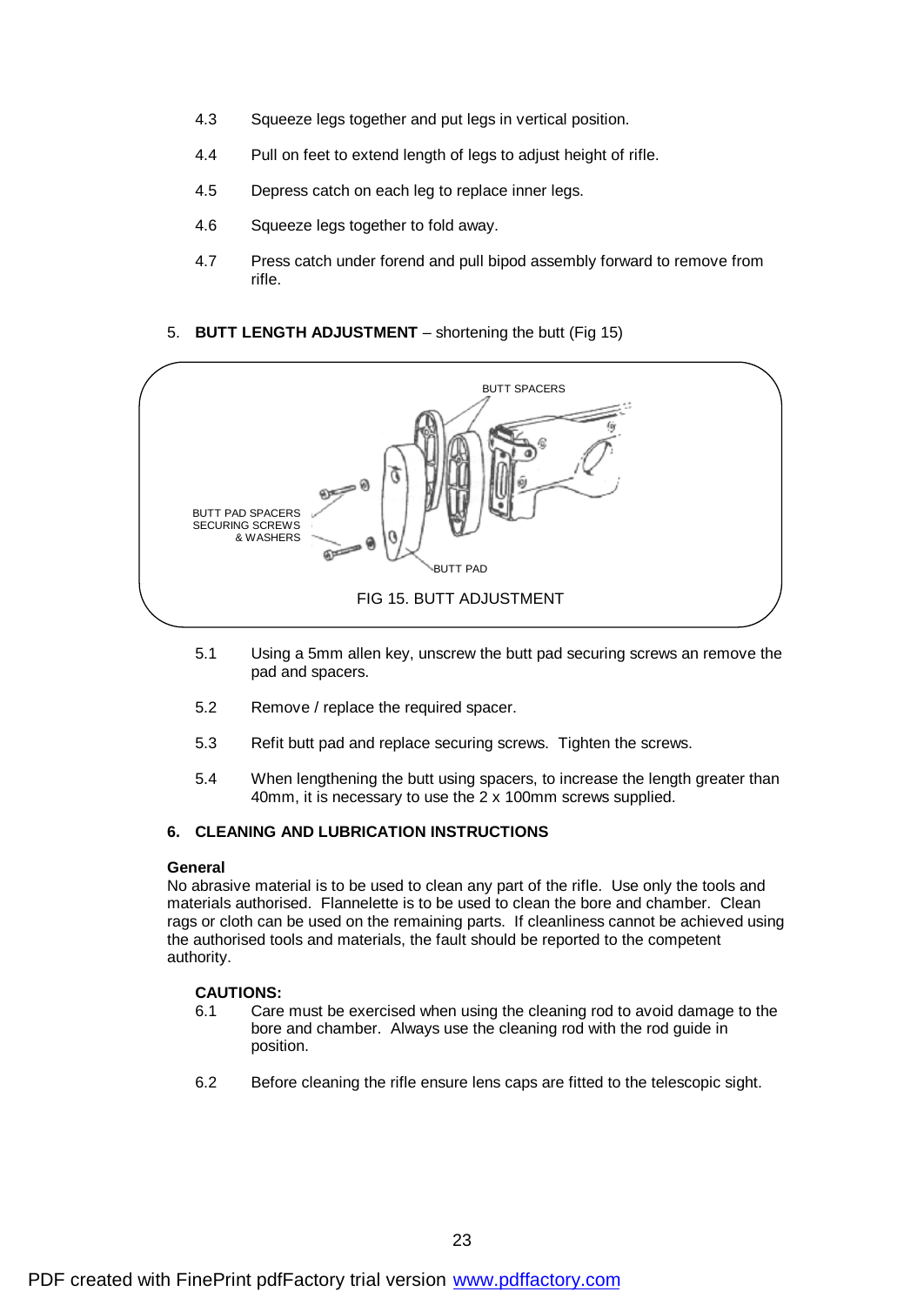#### **Cleaning and lubrication before firing**

Clean the rifle as detailed below and lubricate using a suitable light oil (Breakfree CLP or similar) or leave dry as follows:

- 6.3 Bore, chamber and barrel exterior leave dry.
- 6.4 Bolt leave face dry, lightly lubricate.
- 6.5 Action body lightly lubricate inside surfaces.
- 6.6 Stock and outer bipod legs leave dry.
- 6.7 Bipod inner legs lightly lubricate.
- 6.8 Bipod swivel and spigot lightly lubricate with grease (smear).
- 6.9 Remove the bolt as detailed in paragraphs J3 / J4.
- 6.10 If fitted, unscrew suppressor unit and remove from barrel. See supplement for cleaning the suppressor unit on page 28.
- 6.11 Fit rod guide in its place, ensuring that the bolt catch clicks into place.
- 6.12 Clean bore and chamber thoroughly using a well wetted cleaning brush on the rod using a suitable bore cleaning fluid.
- 6.13 Dry our bore and chamber using flannelette (4" x 2") on the jag and rod. Leave a thin smear of oil in the bore, if gun is to be stored for a lengthy period or in a corrosive atmosphere.
- 6.14 Depress bolt catch and remove rod guide.
- **NOTE:** Ensure gas escapes holes to the rear of the bolt head in the bolt are clear (except for roll pins).

#### **Cleaning and lubrication after firing**

The bore and chamber are easier to clean immediately after firing whilst the barrel is still warm. If this is not possible, thoroughly oil the bore and chamber using a suitable oil (Breakfree CLP or similar) to assist after cleaning.

- 6.15 Apply solvent to a patch, apply to the bore from the breech end using a cleaning rod guide. Push through once and remove at the muzzle.
- 6.16 Fit the correct size Phosphor Bronze brush and wet with the solvent, pass the brush completely through the bore in each direction several times, repeat with fresh solvent.
- 6.17 Refit the jag to the rod and pass a clean patch through the bore and remove at the muzzle. **DO NOT PULL THE PATCH BACK INTO THE BORE.** Repeat this operation until the patches come out clean (a light grey smudge is acceptable).
- 6.18 Apply copper solvent to a clean patch and wet bore, leave to soak for 5 minutes, clean out with a new patch, heavy fouling will show as blue on the patch. Repeat if required.
- 6.19 Repeat ops 2 & 3 once more to remove any traces of copper solvent.
- **NOTE**: Op 4 may not be required for every cleaning, only when heavy copper fouling is present. This can usually be seen from the muzzle.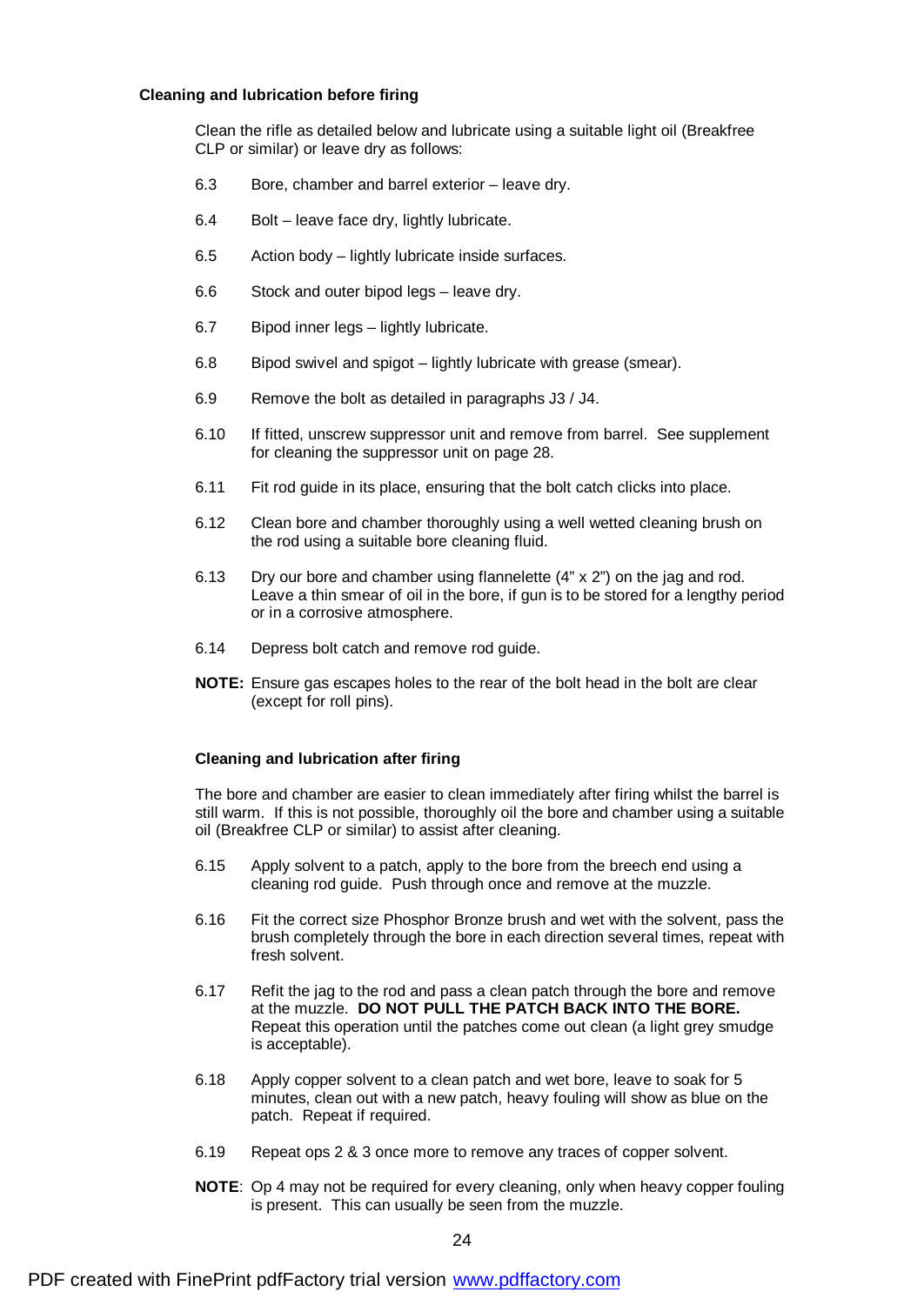#### **7. CARE AFTER FIRING**

The bore and chamber, together with the gas affected parts should be cleaned, inspected and re-lubricated.

#### **8. INSPECTION**

At all times after cleaning and before re-lubrication, components and assemblies are to be inspected for serviceability. Any faults or damage should be reported to the relevant authority.

#### **9. CLEANING THE TELESCOPE**

Cleaning the Telescopic Sight Unit , is restricted to the external surfaces, the object glass and eye lens. A soft CLEAN lens cloth should be used for this purpose, dust and abrasive particles being lightly brushed from the glass surfaces using a soft small brush. If the brush will not remove mud that has adhered to the lens, use clean soapy water and gently loosen and wash away the deposits. Dry using the soft cloth. Whenever the telescope is not in use, the lens cap assembly should be fitted.

All further maintenance should be carried out by a qualified armourer and when in doubt the armourer advice should be sought.

It is advisable and helpful for operating and maintenance purposes, if all shots fired in the rifle are recorded in a log book, which should be kept with the rifle at all times (eg in the transit case). Maintenance of the rifle can also be recorded.

#### **10. ACCURACY AND AMMUNITION**

All ACCURACY INTERNATIONAL ANIPER RIFLES are capable of very fine accuracy and consistent first shot hit capability (the snipers paramount consideration). **However, THIS PERFORMANCE IS RELIANT ON THE QUALITY AND CAPABILITY OF THE AMMUNITION USED**. No matter how good the rifle is (the launching platform) it will only shoot to the capability of the ammunition. For optimum results use **MATCH** quality ammunition with **SPECIFIED** accuracy capability. If required, the Factory will give recommendations to suit your requirement.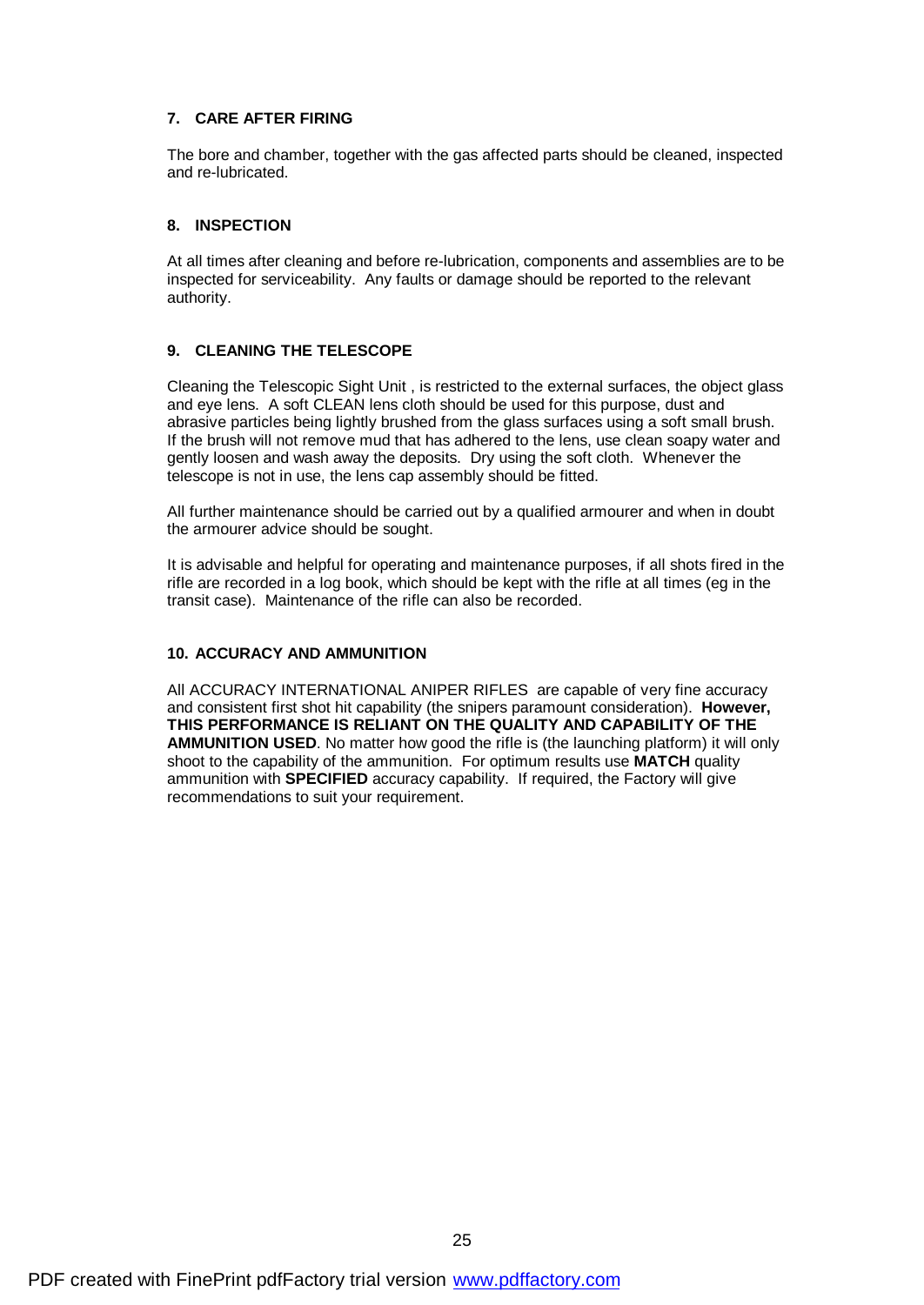#### **11. USER TIPS**

- 11.1 When using the bipod, always push into the bipod do that on firing the rifle recoils naturally (without resistance) about the ball joint. Pulling back on the bipod can give serious elevation at target, especially on soft ground.
- 11.2 Press the thumb of the right hand on the top of the action to aid leverage when opening the bolt, to assist the removal of tight extractions.
- 11.3 Obtain a shooting position where the bolt can be manipulated without head movement and which minimises rifle movement. Watch for the fall of shot in case a quick follow up shot is necessary.
- 11.4 Use the characteristics of the reticle to aim off in small wind variations eg top of post in 6 x 42 is approximately 25mm at 100m, 50mm at 200m, 75mm at 300m etc.
- 11.5 Try to get all rifle support points on the ground to minimise pulse beat.
- 11.6 Practice movements that are slow and smooth when using the rifle as a hide may be compromised by rapid, jerky movements.
- 11.7 Due to the slick feeding capabilities of the rifle, the user can be fooled into believing a round has not been fed from the magazine into the chamber. **ALWAYS, ALWAYS,** close the bolt fully before re-opening, so that **any** live round that has been fed into the chamber will be gripped by the extractor and ejected.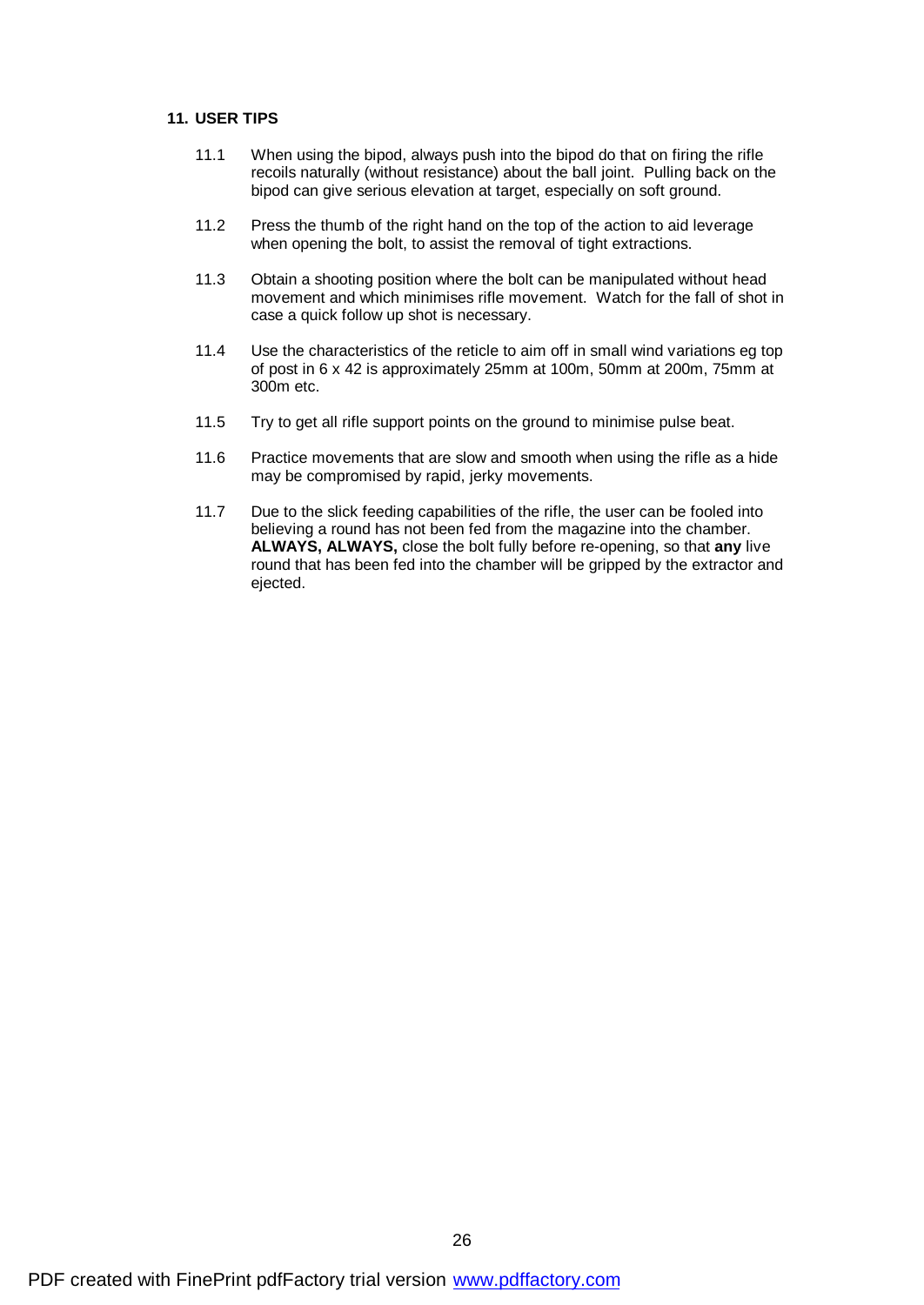#### **12. EXTERIOR BALLISTIC DATA**

| CARTRIDGE: | Cooper HPS    |
|------------|---------------|
| BULLET:    | B476          |
| WEIGHT:    | 11gm (170grn) |

| <b>RANGE</b><br>Yd | <b>VELOCITY</b><br>ft/sec | <b>TIME OF FLIGHT</b><br><b>secs</b> | <b>STRIKE ENERGY</b><br>ft/lb | <b>WIND DRIFT</b><br>in |
|--------------------|---------------------------|--------------------------------------|-------------------------------|-------------------------|
| 0                  | 2820                      | 0                                    | 3000                          | $\mathbf 0$             |
| 200                | 2470                      | 0,227                                | 2300                          | 2.6                     |
| 400                | 2135                      | 0,488                                | 1720                          | 11.1                    |
| 600                | 1806                      | 0,794                                | 1230                          | 27.4                    |
| 800                | 1475                      | 1,160                                | 821                           | 54.5                    |
| 1000               | 1200                      | 1,614                                | 541                           | 96.9                    |

#### **CONDITIONS**

- Sea Level
- Air pressure 29.53 inches Hg
- Air Temperature 59 deg F
- Sidewind 10 mph

Below is a table of the approximate exterior ballistic comparisons between 7.62x51 NATO 144grn @ 2900 ft/sec, .308 Match 168grn @ 2550 and COOPER HPS 170grn @ 2821.

| <b>CALIBRE</b>   | STRIKE ENERGY ft/lb DROP IN WIND DRIFT 10 mph |          |                                     |              |          |     |    |
|------------------|-----------------------------------------------|----------|-------------------------------------|--------------|----------|-----|----|
|                  |                                               |          | 300yd 800yd 300yd 800yd 300yd 800yd |              |          |     |    |
| 7.62x51 NATO     |                                               | 1675     |                                     | 607 21.3 215 |          | 6.7 | 64 |
| .308 168gn Match |                                               | 1540 670 |                                     |              | 27.5 269 | 7.5 | 65 |
| 7.62x51 HPS      |                                               | 1800     | 821                                 | 22.1 210     |          | 6.0 | 54 |

The company reserves the right to change the specification to Improve the product without prior notice (this does not Apply within individual contracts)

> Accuracy International Limited PO Box 81 **Portsmouth** Hampshire England PO3 5SJ

Tel: +44 (0)23 9267 1225 Fax: +44 (0)23 9269 1852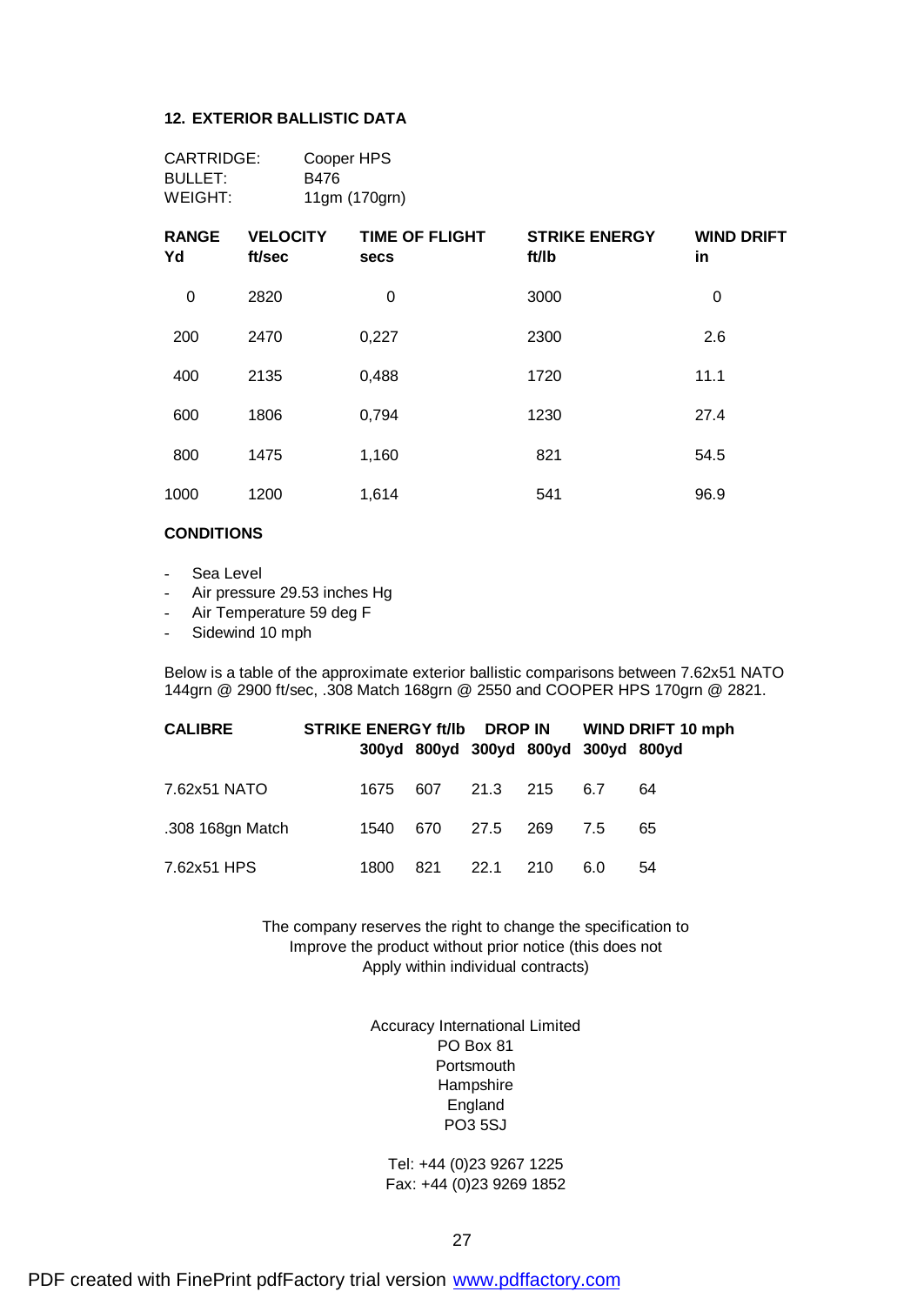#### **13. TORQUE SETTINGS FOR AW RIFLE**

| Stock side screws      |         | 0.8Nm             |
|------------------------|---------|-------------------|
| Shroud cover screws    |         | 2.0 <sub>Nm</sub> |
| Muzzle brake clamp     |         | 4.0 <sub>Nm</sub> |
| Foresight clamp        |         | 3.5Nm             |
| Rearsight clamp        |         | 3.5N <sub>m</sub> |
| Trigger clamp screws   |         | 3.5N <sub>m</sub> |
| <b>Action screws</b>   |         | 4.0 <sub>Nm</sub> |
| Butt pad screws        |         | 3.5N <sub>m</sub> |
| Scope to action screws |         |                   |
|                        | 4mm key | 3.5Nm             |
|                        | 3mm key | 2.5Nm             |
| Scope ring screws      |         | 2.5Nm             |
|                        |         |                   |

#### **14. SUPPLEMENT FOR WEAPONS FITTED WITH A SUPPRESSOR UNIT**

#### **Cleaning the Suppressor Unit**

#### **Important**

SUPPRESSOR UNIT MUST BE REMOVED FROM BARREL, BEFORE CARRYING OUT THIS OPERATION

- Plug one end of the suppressor unit
- Mix up a cleaning solution consisting of 150gms of SODA CRYSTALS to 5 litres of warm clean water.
- Pour cleaning solution into open end of suppressor unit and leave standing for 30 minutes.
- Empty and flush out until water runs clear.
- Leave standing until thoroughly dry inside and out before refitting to weapon, ensuring that the barrel thread and location spigot are well lubricated.